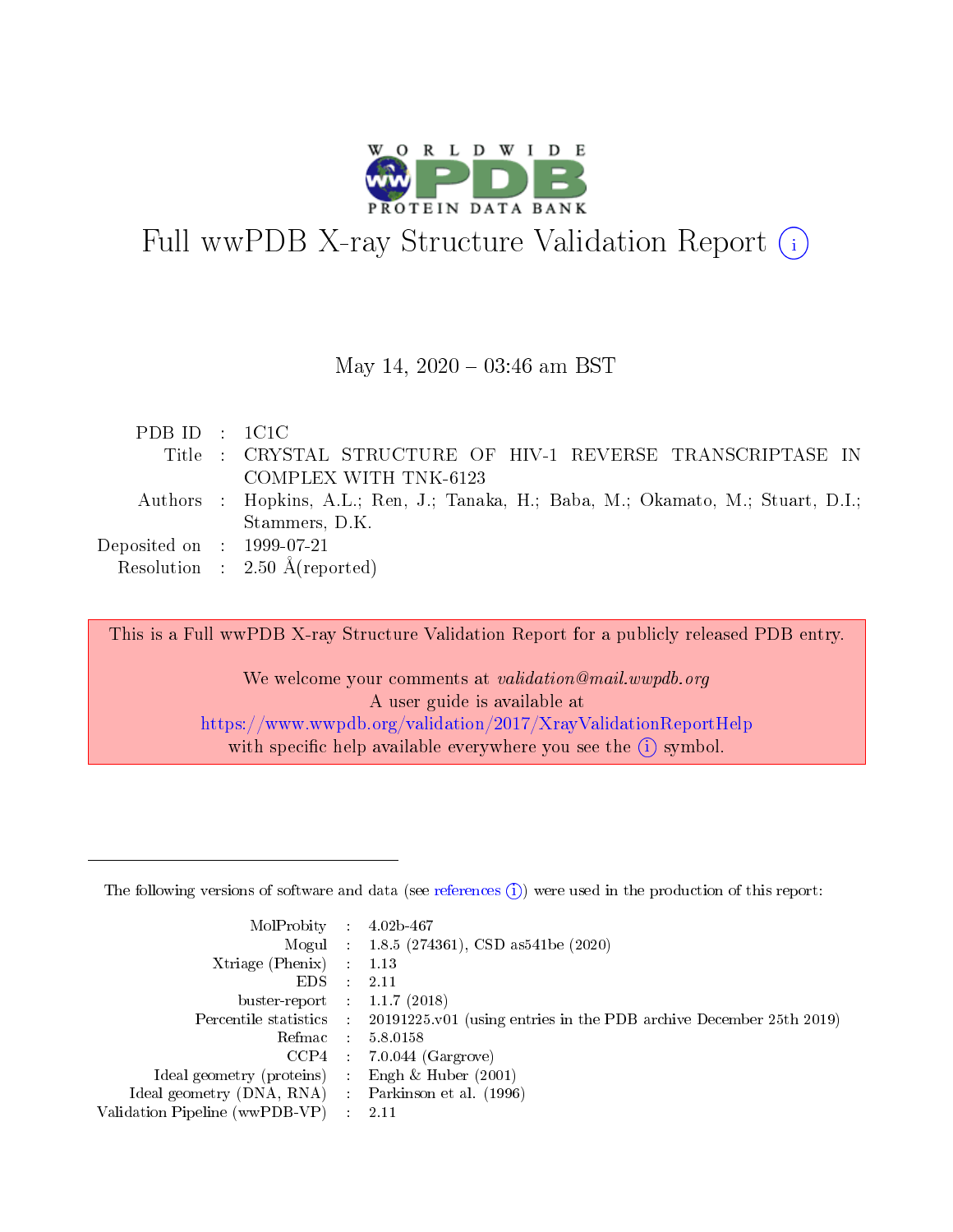# 1 [O](https://www.wwpdb.org/validation/2017/XrayValidationReportHelp#overall_quality)verall quality at a glance  $(i)$

The following experimental techniques were used to determine the structure: X-RAY DIFFRACTION

The reported resolution of this entry is 2.50 Å.

Percentile scores (ranging between 0-100) for global validation metrics of the entry are shown in the following graphic. The table shows the number of entries on which the scores are based.



| Metric                | Whole archive<br>$(\#\text{Entries})$ | Similar resolution<br>$(\#Entries, resolution\ range(\AA))$ |
|-----------------------|---------------------------------------|-------------------------------------------------------------|
| Clashscore            | 141614                                | $5346$ $(2.50-2.50)$                                        |
| Ramachandran outliers | 138981                                | $5231 (2.50 - 2.50)$                                        |
| Sidechain outliers    | 138945                                | $5233(2.50-2.50)$                                           |
| RSRZ outliers         | 127900                                | $4559(2.50-2.50)$                                           |

The table below summarises the geometric issues observed across the polymeric chains and their fit to the electron density. The red, orange, yellow and green segments on the lower bar indicate the fraction of residues that contain outliers for  $\geq=3$ , 2, 1 and 0 types of geometric quality criteria respectively. A grey segment represents the fraction of residues that are not modelled. The numeric value for each fraction is indicated below the corresponding segment, with a dot representing fractions  $\epsilon = 5\%$  The upper red bar (where present) indicates the fraction of residues that have poor fit to the electron density. The numeric value is given above the bar.

| Mol | Chain | Length | Quality of chain |     |    |  |  |
|-----|-------|--------|------------------|-----|----|--|--|
|     |       |        | 4%               |     |    |  |  |
|     |       | 560    | 48%              | 43% | 5% |  |  |
|     |       |        | 5%               |     |    |  |  |
|     |       |        | 46%              | 45% | 5% |  |  |

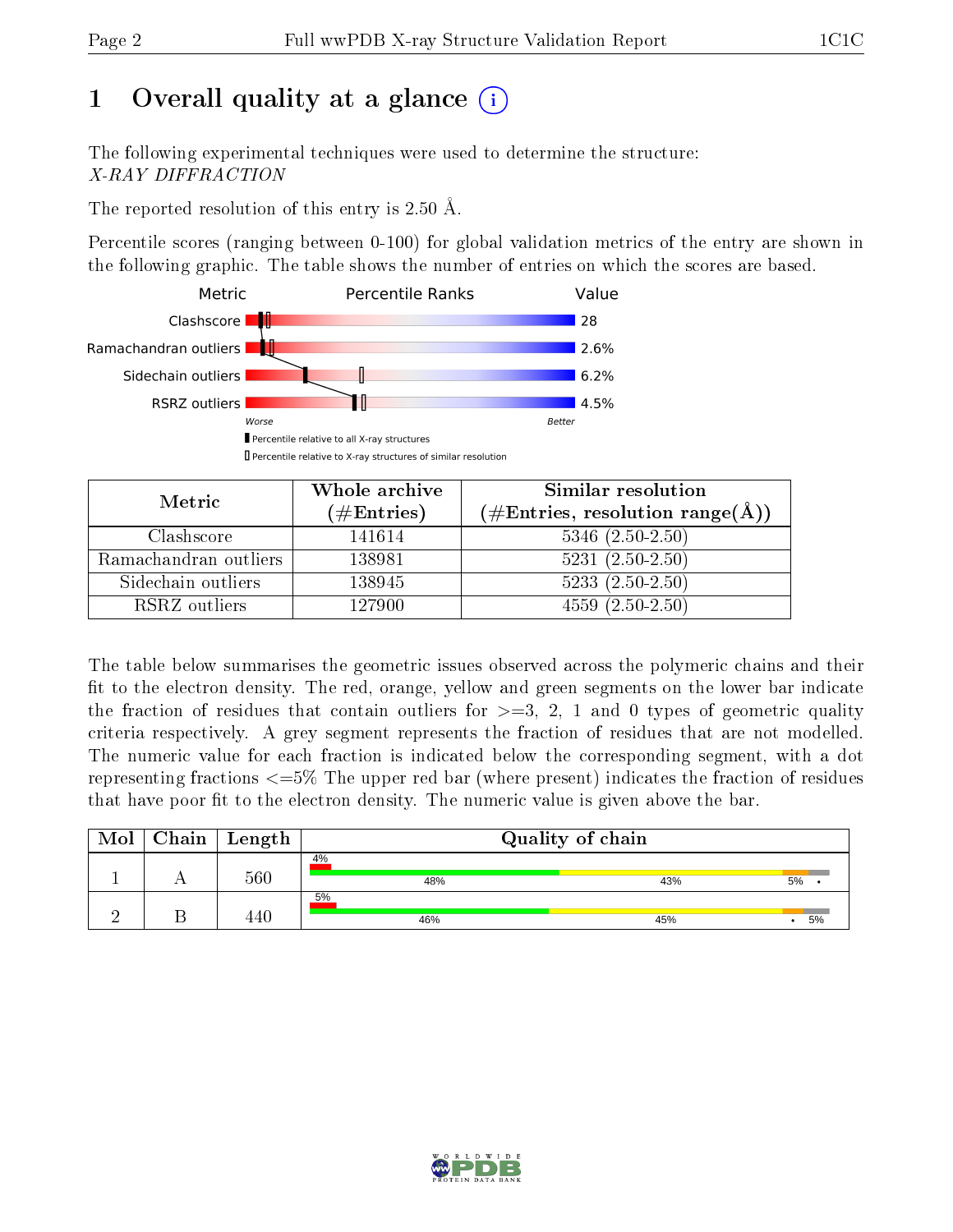# 2 Entry composition (i)

There are 4 unique types of molecules in this entry. The entry contains 7997 atoms, of which 0 are hydrogens and 0 are deuteriums.

In the tables below, the ZeroOcc column contains the number of atoms modelled with zero occupancy, the AltConf column contains the number of residues with at least one atom in alternate conformation and the Trace column contains the number of residues modelled with at most 2 atoms.

• Molecule 1 is a protein called HIV-1 REVERSE TRANSCRIPTASE (A-CHAIN).

| Mol | Chain | Residues | Atoms       |      |     |     | ZeroOcc | $\mid$ AltConf $\mid$ Trace |  |  |
|-----|-------|----------|-------------|------|-----|-----|---------|-----------------------------|--|--|
|     |       | 537      | $\rm Total$ |      |     |     |         |                             |  |  |
|     |       |          | 4396        | 2846 | 732 | 810 |         |                             |  |  |

There is a discrepancy between the modelled and reference sequences:

| Chain | Residue | $\perp$ Modelled $\perp$ | ± Actual ⊦ | Comment                         | <b>Reference</b> |
|-------|---------|--------------------------|------------|---------------------------------|------------------|
|       | 28 C    |                          |            | MODIFIED RESIDUE   UNP $P04585$ |                  |

• Molecule 2 is a protein called HIV-1 REVERSE TRANSCRIPTASE (B-CHAIN).

| Mol | Chain | Residues | Atoms               |      |     |     |  | $\text{ZeroOcc} \mid \text{AltConf} \mid \text{Trace}$ |  |
|-----|-------|----------|---------------------|------|-----|-----|--|--------------------------------------------------------|--|
|     |       | 416      | $\rm Total$<br>3437 | 2236 | 569 | 625 |  |                                                        |  |

 Molecule 3 is 6-(cyclohexylsulfanyl)-1-(ethoxymethyl)-5-(1-methylethyl)pyrimidine-2,4(1H, 3H)-dione (three-letter code: 612) (formula:  $C_{16}H_{26}N_2O_3S$ ).



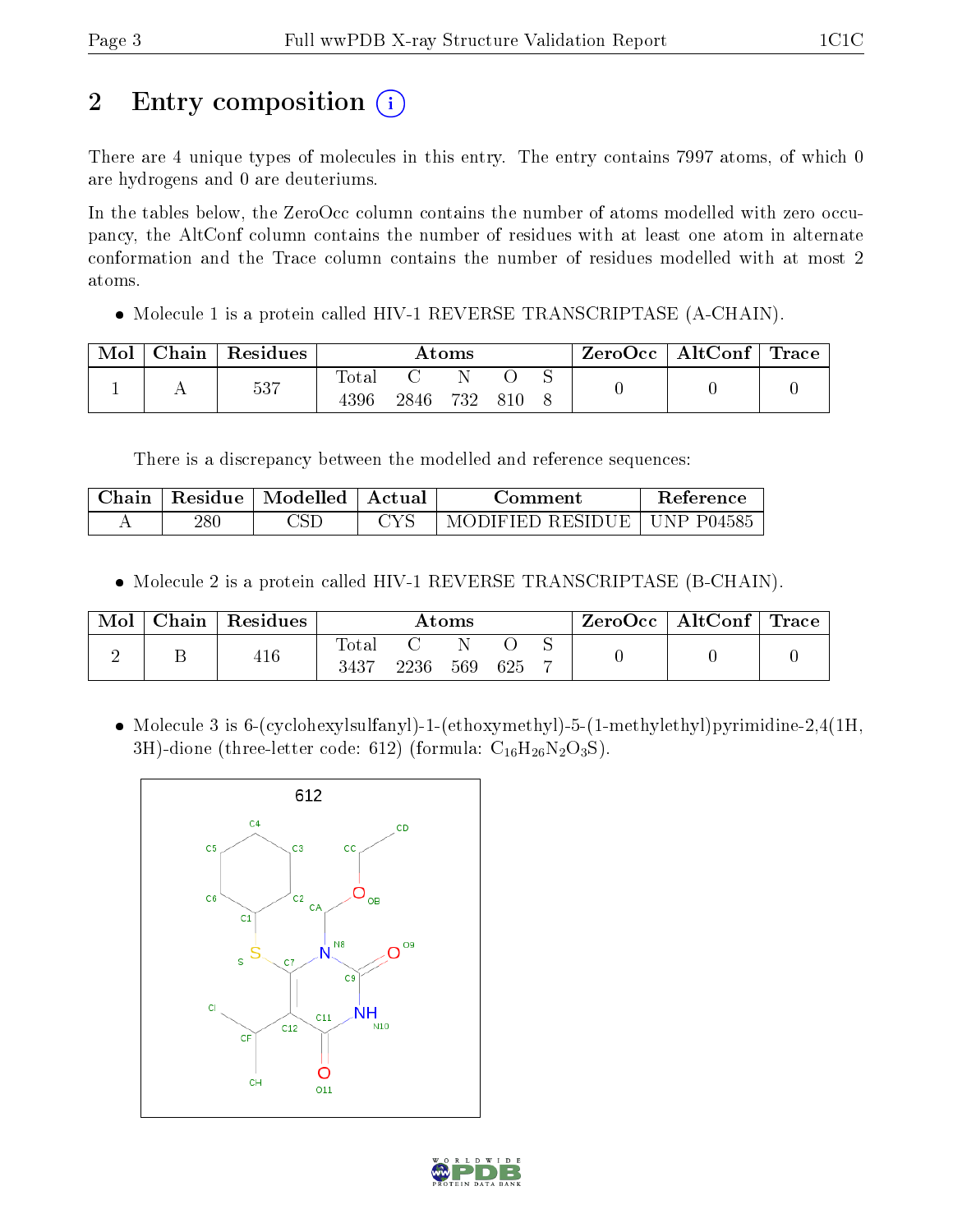| $\mod\,$ | $\mid$ Chain $\mid$ Residues | Atoms |  |  |  |  | $ZeroOcc$   AltConf |  |
|----------|------------------------------|-------|--|--|--|--|---------------------|--|
|          |                              | Total |  |  |  |  |                     |  |

 $\bullet\,$  Molecule 4 is water.

|  | Mol   Chain   Residues | Atoms                    | $ZeroOcc \   \ AltConf$ |
|--|------------------------|--------------------------|-------------------------|
|  | 95                     | Total O<br>$95 -$<br>-95 |                         |
|  |                        | Total                    |                         |

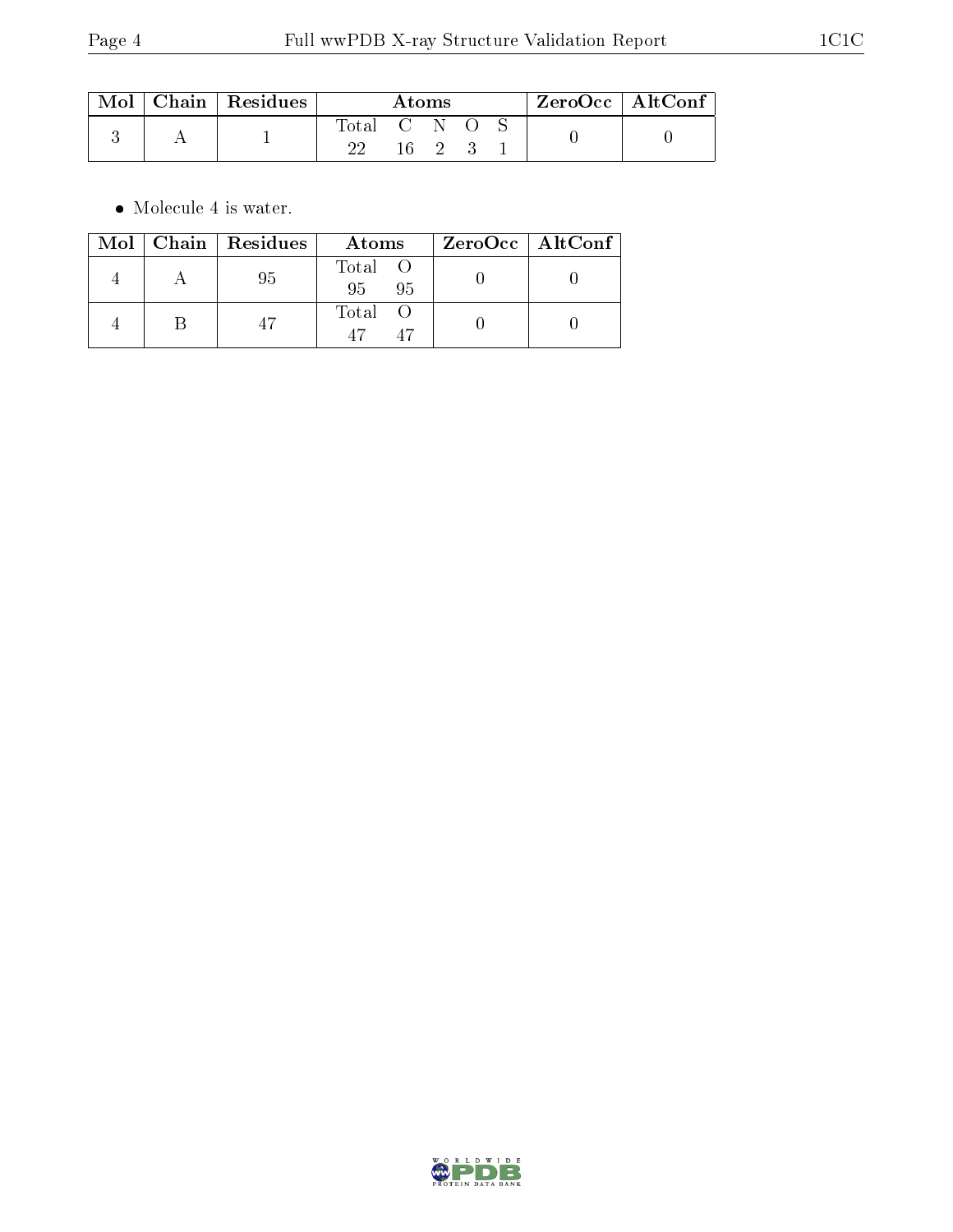# 3 Residue-property plots  $(i)$

These plots are drawn for all protein, RNA and DNA chains in the entry. The first graphic for a chain summarises the proportions of the various outlier classes displayed in the second graphic. The second graphic shows the sequence view annotated by issues in geometry and electron density. Residues are color-coded according to the number of geometric quality criteria for which they contain at least one outlier: green  $= 0$ , yellow  $= 1$ , orange  $= 2$  and red  $= 3$  or more. A red dot above a residue indicates a poor fit to the electron density (RSRZ  $> 2$ ). Stretches of 2 or more consecutive residues without any outlier are shown as a green connector. Residues present in the sample, but not in the model, are shown in grey.



• Molecule 1: HIV-1 REVERSE TRANSCRIPTASE (A-CHAIN)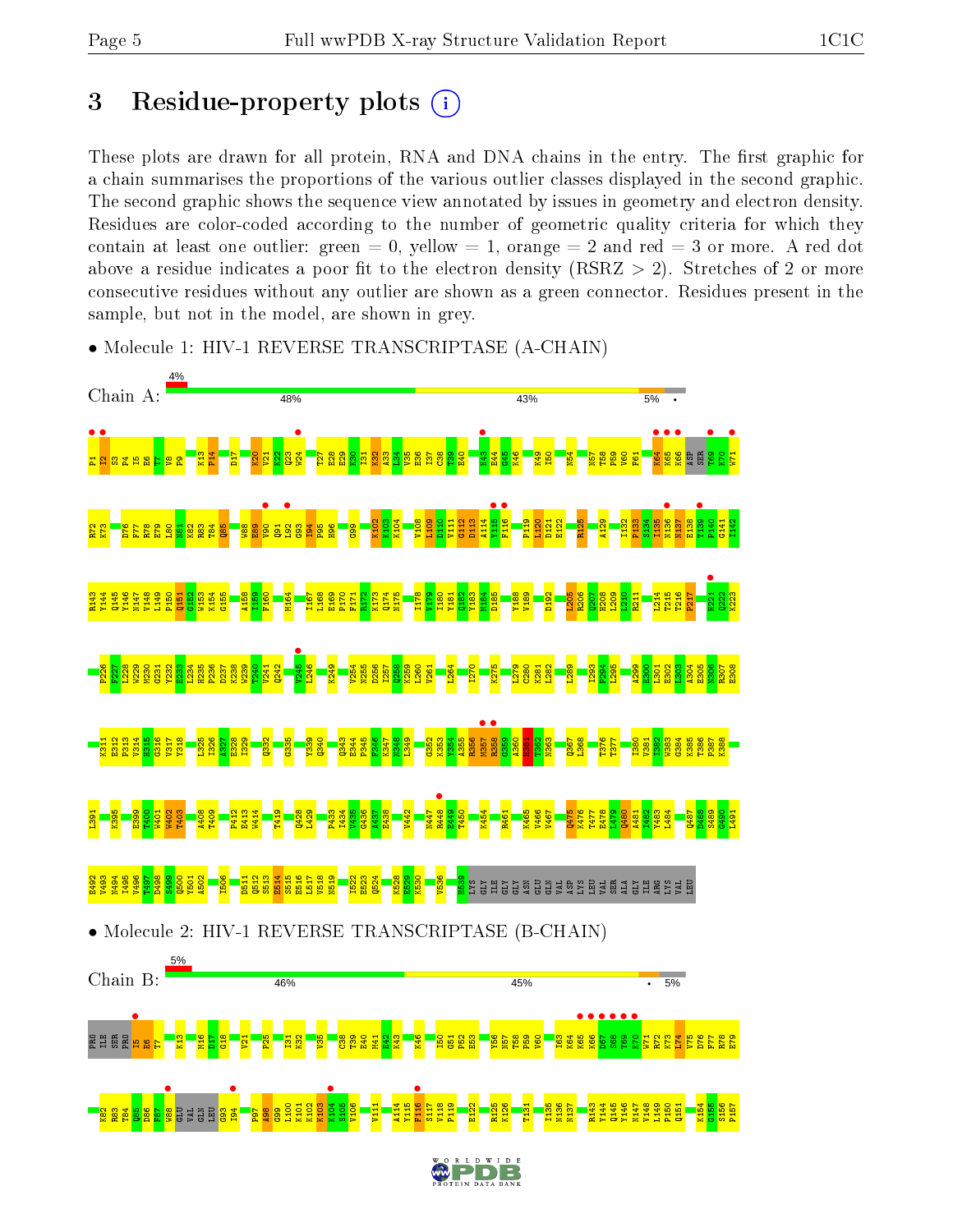# F160 Q161 T165 K166 I167 L168 E169 P170 K173 Q174 • N175 V179 I180 Y181 Q182 D185 V189 G190 S191 D192 L193 E194 I195 • G196 R199 T200 K201 I202 E203 E204 L205 R206 Q207 H208 L209 L210 R211 W212 G213 • L214 T215 THR PRO ASP LYS LYS HIS GLN LYS GLU PRO PRO PHE **1990 - 1990 - 1990 - 1990 - 1990 - 1990 - 1990 - 1990 - 1990 - 1990 - 1990 - 1990 - 1990 - 1990 - 1990 - 1990**<br>1990 - 1990 - 1990 - 1990 - 1990 - 1990 - 1990 - 1990 - 1990 - 1990 - 1990 - 1990 - 1990 - 1990 - 1990 - 1990<br> V317 Y318 Y319 D320 P321 S322 K323 D324 L325 Q330 K331 Q332 Q340 I341 Y342 F346 K347 N348 L349 K350 K353 R356 M357 R358 G359 A360 H361 D364 V365 K366 Q367 L368 T369 E370 Q373 T377 E378 S379 I380 G384 K385 T386 P387 K388 F389 I393 E396 T397 W398 E399 T400 W401 T409 E413 W414 E415 P420 P421 L422 V423 K424 L425 W426 L429 E430 K431 • E432 P433 I434 • V435 • G436 A437 • E438 T439 • F440 •

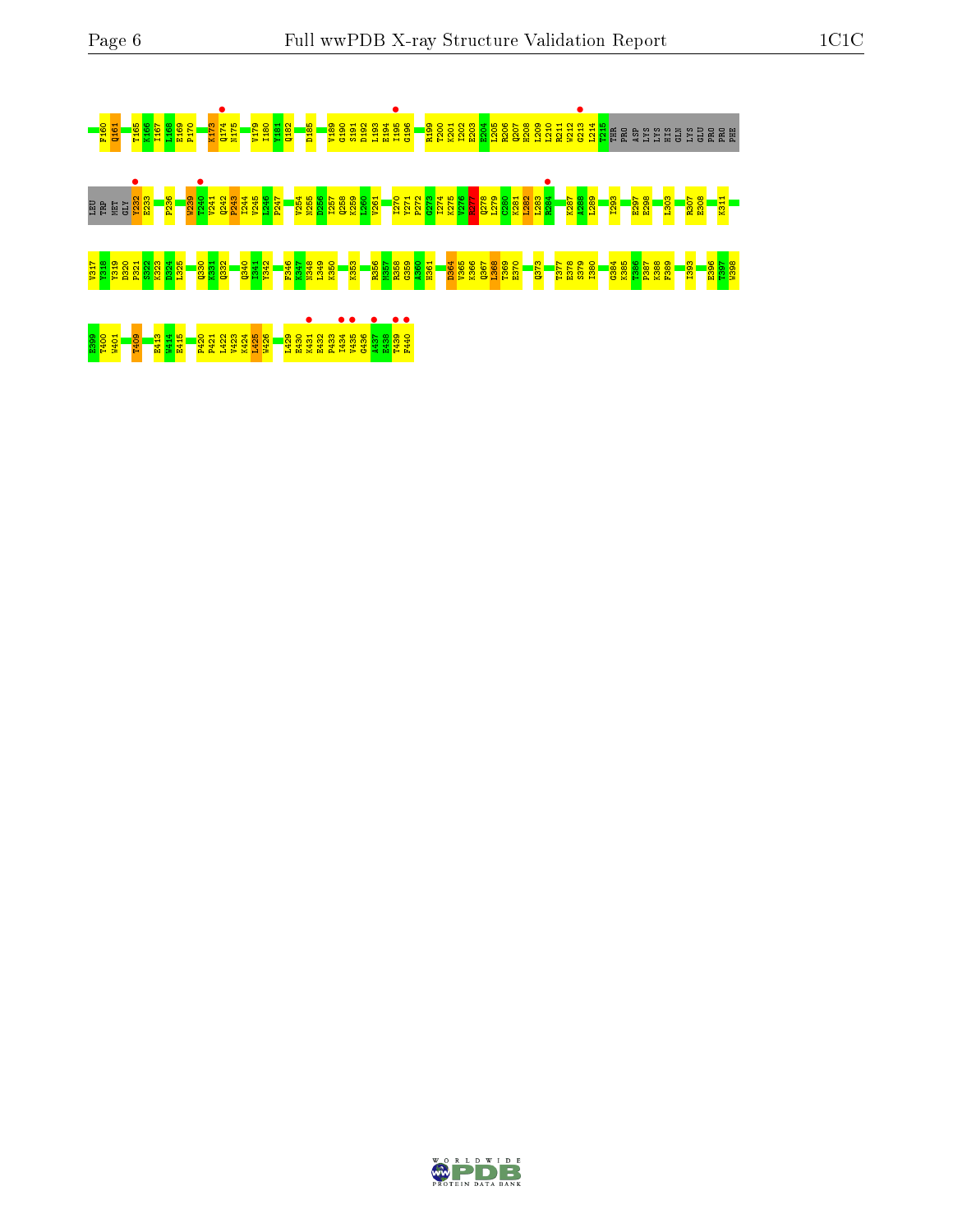# 4 Data and refinement statistics  $(i)$

| Property                                                                | Value                                                         | Source     |
|-------------------------------------------------------------------------|---------------------------------------------------------------|------------|
| Space group                                                             | P 21 21 21                                                    | Depositor  |
| Cell constants                                                          | $136.80\text{\AA}$<br>$109.50\text{\AA}$<br>$71.70\text{\AA}$ |            |
| a, b, c, $\alpha$ , $\beta$ , $\gamma$                                  | $90.00^\circ$<br>$90.00^\circ$<br>$90.00^\circ$               | Depositor  |
| Resolution $(A)$                                                        | $30.00 - 2.50$                                                | Depositor  |
|                                                                         | 29.38<br>$-2.50$                                              | <b>EDS</b> |
| % Data completeness                                                     | $100.0 (30.00-2.50)$                                          | Depositor  |
| (in resolution range)                                                   | $92.7(29.38-2.50)$                                            | <b>EDS</b> |
| $R_{merge}$                                                             | 0.10                                                          | Depositor  |
| $\mathrm{R}_{sym}$                                                      | (Not available)                                               | Depositor  |
| $\langle I/\sigma(I) \rangle^{-1}$                                      | 1.31 (at $2.51\text{\AA}$ )                                   | Xtriage    |
| Refinement program                                                      | <b>CNS</b>                                                    | Depositor  |
|                                                                         | 0.315<br>0.232                                                | Depositor  |
| $R, R_{free}$                                                           | (Not available)<br>0.222                                      | DCC        |
| $\mathcal{R}_{free}$ test set                                           | No test flags present.                                        | wwPDB-VP   |
| Wilson B-factor $(A^2)$                                                 | 35.4                                                          | Xtriage    |
| Anisotropy                                                              | 0.439                                                         | Xtriage    |
| Bulk solvent $k_{sol}(\mathrm{e}/\mathrm{A}^3),\,B_{sol}(\mathrm{A}^2)$ | 0.32, 68.5                                                    | <b>EDS</b> |
| L-test for twinning <sup>2</sup>                                        | $< L >$ = 0.48, $< L2 >$ = 0.31                               | Xtriage    |
| Estimated twinning fraction                                             | No twinning to report.                                        | Xtriage    |
| $F_o, F_c$ correlation                                                  | 0.93                                                          | <b>EDS</b> |
| Total number of atoms                                                   | 7997                                                          | wwPDB-VP   |
| Average B, all atoms $(A^2)$                                            | 47.0                                                          | wwPDB-VP   |

Xtriage's analysis on translational NCS is as follows: The largest off-origin peak in the Patterson function is  $3.50\%$  of the height of the origin peak. No significant pseudotranslation is detected.

<sup>&</sup>lt;sup>2</sup>Theoretical values of  $\langle |L| \rangle$ ,  $\langle L^2 \rangle$  for acentric reflections are 0.5, 0.333 respectively for untwinned datasets, and 0.375, 0.2 for perfectly twinned datasets.



<span id="page-6-1"></span><span id="page-6-0"></span><sup>1</sup> Intensities estimated from amplitudes.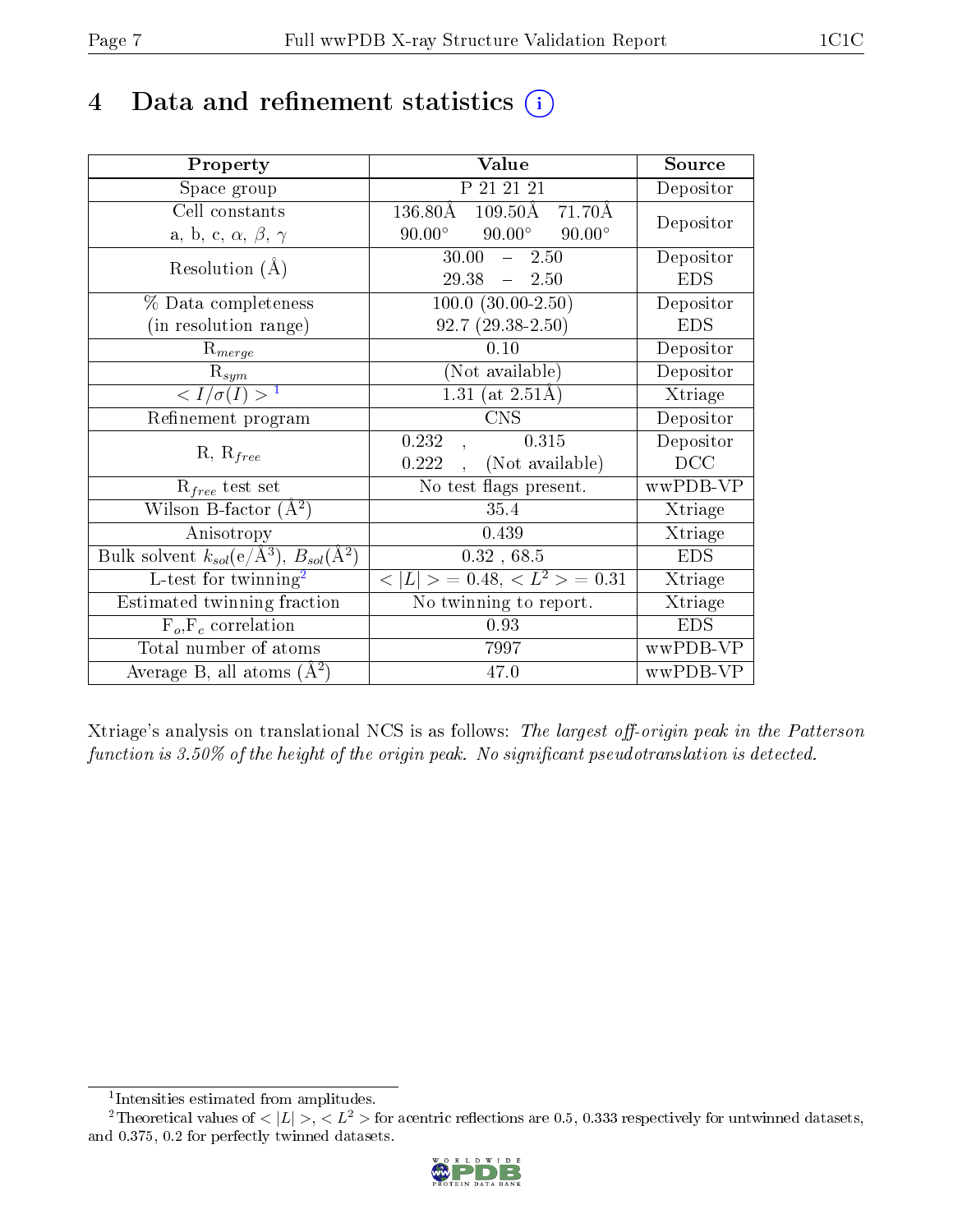# 5 Model quality  $(i)$

## 5.1 Standard geometry  $(i)$

Bond lengths and bond angles in the following residue types are not validated in this section: 612, CSD

The Z score for a bond length (or angle) is the number of standard deviations the observed value is removed from the expected value. A bond length (or angle) with  $|Z| > 5$  is considered an outlier worth inspection. RMSZ is the root-mean-square of all Z scores of the bond lengths (or angles).

| Mol      | Chain |      | Bond lengths | Bond angles |             |  |
|----------|-------|------|--------------|-------------|-------------|--|
|          |       | RMSZ | $\# Z  > 5$  | RMSZ        | $\# Z  > 5$ |  |
|          |       | 0.41 | 0/4503       | 0.65        | 0/6118      |  |
| $\Omega$ | R     | 0.40 | 0/3533       | 0.63        | 0/4797      |  |
| ΑĦ       | A 11  | 0.41 | 0/8036       | 0.64        | 10915       |  |

There are no bond length outliers.

There are no bond angle outliers.

There are no chirality outliers.

There are no planarity outliers.

## $5.2$  Too-close contacts  $(i)$

In the following table, the Non-H and H(model) columns list the number of non-hydrogen atoms and hydrogen atoms in the chain respectively. The H(added) column lists the number of hydrogen atoms added and optimized by MolProbity. The Clashes column lists the number of clashes within the asymmetric unit, whereas Symm-Clashes lists symmetry related clashes.

| Mol |     |      | $\mid$ Chain $\mid$ Non-H $\mid$ H(model) $\mid$ | $H(\mathrm{added})$ |     | Clashes   Symm-Clashes |
|-----|-----|------|--------------------------------------------------|---------------------|-----|------------------------|
|     |     | 4396 |                                                  | 4442                | 256 |                        |
|     |     | 3437 |                                                  | 3466                | 205 |                        |
| ച   |     | 22   |                                                  | 26                  |     |                        |
|     |     | 95   |                                                  |                     |     |                        |
|     |     | 47   |                                                  |                     |     |                        |
| All | Αll | 7997 |                                                  | 7934                | 449 |                        |

The all-atom clashscore is defined as the number of clashes found per 1000 atoms (including hydrogen atoms). The all-atom clashscore for this structure is 28.

All (449) close contacts within the same asymmetric unit are listed below, sorted by their clash magnitude.

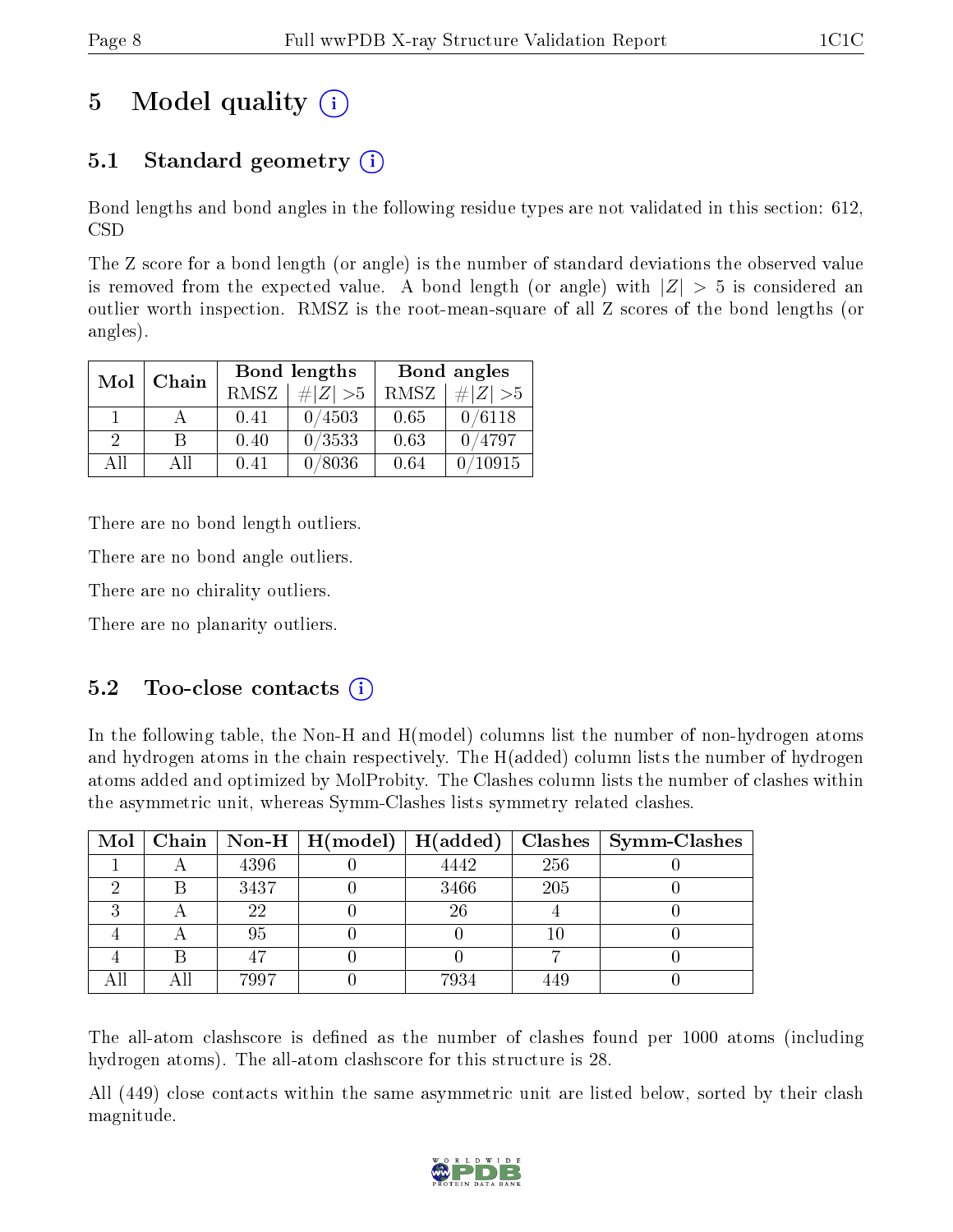| Atom-1                          | Atom-2                      | Interatomic    | Clash             |  |
|---------------------------------|-----------------------------|----------------|-------------------|--|
|                                 |                             | distance $(A)$ | overlap $(A)$     |  |
| 1: A: 46: L <sub>YS:H</sub> D3  | 1: A:116: PHE:HB3           | 1.36           | 1.06              |  |
| 1: A:239:TRP:CE2                | 1: A:316: GLY:HA3           | 1.97           | 0.99              |  |
| 1:A:515:SER:HB3                 | 1:A:518:VAL:HG23            | 1.48           | 0.96              |  |
| 2:B:57:ASN:HD22                 | 2:B:143:ARG:NH1             | 1.63           | 0.96              |  |
| 2:B:125:ARG:HE                  | 2:B:147:ASN:HA              | 1.30           | 0.95              |  |
| 1:A:332:GLN:HE22                | 1:A:353:LYS:HE3             | 1.28           | 0.94              |  |
| 1:A:57:ASN:HD22                 | 1: A:143:ARG:HH21           | 1.09           | 0.94              |  |
| 1:A:360:ALA:HA                  | 1:A:514:GLU:HG2             | 1.50           | 0.94              |  |
| 1: A:395: LYS: HD2              | 1:A:414:TRP:CH2             | 2.03           | 0.93              |  |
| 1: A:280: CSD:C                 | 1:A:281:LYS:N               | 2.33           | 0.90              |  |
| 1:A:57:ASN:HD22                 | 1:A:143:ARG:NH2             | 1.69           | 0.90              |  |
| 1:A:102:LYS:NZ                  | 1:A:102:LYS:HB2             | 1.90           | 0.87              |  |
| 2:B:195:ILE:HD11                | 2:B:199:ARG:HE              | 1.39           | 0.87              |  |
| $2: B:169: GLU: H\overline{G3}$ | 2:B:173:LYS:HD3             | 1.56           | 0.86              |  |
| 1:A:239:TRP:CZ2                 | 1: A:316: GLY:HA3           | 2.10           | 0.86              |  |
| 2:B:115:TYR:HB3                 | 2:B:149:LEU:HB2             | 1.54           | 0.86              |  |
| 2:B:78:ARG:O                    | 2:B:82:LYS:HG3              | 1.76           | 0.86              |  |
| 1:A:358:ARG:HD3                 | 1:A:358:ARG:H               | 1.43           | 0.84              |  |
| 1:A:169:GLU:HB3                 | 1:A:170:PRO:H <sub>D3</sub> | 1.60           | 0.84              |  |
| 2:B:57:ASN:HD22                 | 2:B:143:ARG:HH11            | 1.24           | 0.84              |  |
| 2:B:245:VAL:HG21                | 2:B:431:LYS:HD3             | 1.58           | 0.83              |  |
| 1: A:57: ASN:ND2                | 1: A:143:ARG:HH21           | 1.78           | 0.82              |  |
| 2:B:63:ILE:HD11                 | 2:B:74:LEU:HD23             | 1.62           | $\overline{0.81}$ |  |
| 1: A:58:THR:HG23                | 1:A:59:PRO:HD2              | 1.61           | 0.81              |  |
| 2:B:84:THR:HB                   | 2:B:154:LYS:HE2             | 1.61           | 0.81              |  |
| 2:B:366:LYS:O                   | 2:B:370:GLU:HG3             | 1.82           | 0.80              |  |
| 2:B:369:THR:HG22                | 2:B:398:TRP:CZ3             | 2.17           | 0.79              |  |
| 2:B:161:GLN:HE22                | 2:B:182:GLN:HE22            | 1.27           | 0.79              |  |
| 2:B:175:ASN:HD21                | 2: B:201:LYS:NZ             | 1.81           | 0.77              |  |
| 2:B:409:THR:HG21                | 4: B: 1084: HOH:O           | 1.83           | 0.77              |  |
| 2:B:161:GLN:HE22                | 2:B:182:GLN:NE2             | 1.83           | 0.77              |  |
| 1:A:332:GLN:NE2                 | 1:A:353:LYS:HE3             | 1.99           | 0.77              |  |
| 2:B:257:ILE:O                   | 2:B:261:VAL:HG23            | 1.84           | 0.76              |  |
| 1: A:515: SER: CB               | 1: A:518: VAL:HG23          | 2.16           | 0.75              |  |
| 1: A:515: SER:HB3               | 1: A:518: VAL: CG2          | 2.16           | 0.75              |  |
| 1: A:3: SER:HB3                 | 1: A:5: ILE: HG13           | 1.68           | 0.75              |  |
| 2:B:180:ILE:HG13                | 2:B:189:VAL:HG22            | 1.66           | 0.75              |  |
| 1:A:4:PRO:HA                    | 4:A:1003:HOH:O              | 1.87           | 0.74              |  |
| 1: A:308: GLU: HG2              | 4:A:1132:HOH:O              | 1.87           | 0.73              |  |
| 1:A:335:GLY:HA3                 | 1:A:356:ARG:HD2             | 1.70           | 0.73              |  |
| 2:B:365:VAL:O                   | 2:B:369:THR:HG23            | 1.88           | 0.73              |  |
| 1:A:17:ASP:O                    | 1:A:83:ARG:HD3              | 1.88           | 0.73              |  |

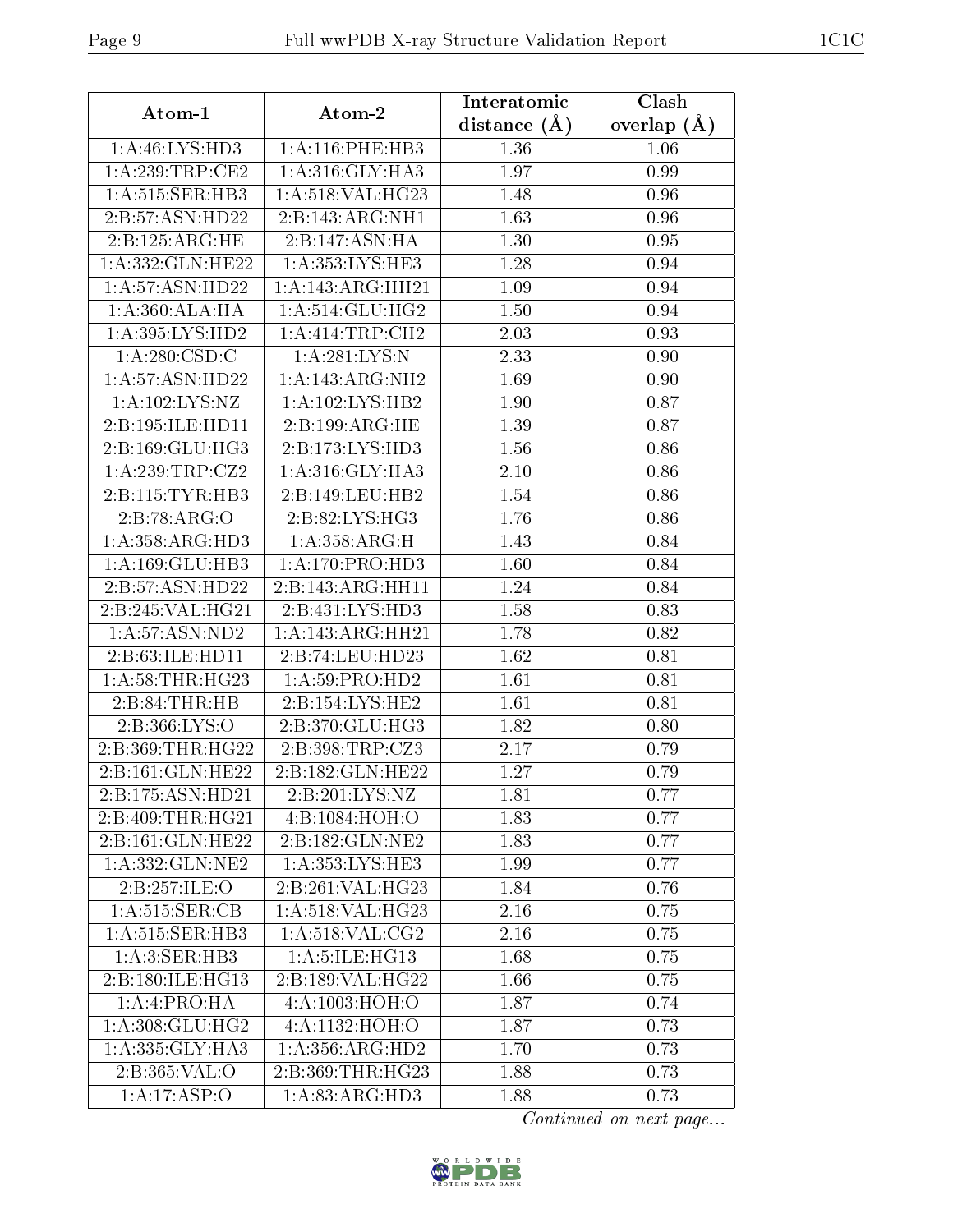| Comunaca jiom previous page |                            | Interatomic    | Clash         |  |
|-----------------------------|----------------------------|----------------|---------------|--|
| Atom-1                      | Atom-2                     | distance $(A)$ | overlap $(A)$ |  |
| 1:A:89:GLU:HB2              | 1:A:92:LEU:HD23            | 1.70           | 0.73          |  |
| 2:B:373:GLN:O               | 2:B:377:THR:HG23           | 1.88<br>0.73   |               |  |
| 2: B: 208: HIS: O           | 2:B:211:ARG:HB3            | 1.89           | 0.72          |  |
| 2:B:194:GLU:HG3             | 4:Bi:1147:HOH:O            | 1.89           | 0.72          |  |
| 1: A: 108: VAL: HG11        | 1:A:223:LYS:HB2            | 1.71           | 0.72          |  |
| 1:A:502:ALA:O               | 1:A:506:ILE:HG13           | 1.90           | 0.72          |  |
| 1:A:484:LEU:HD23            | 1: A:487: GLN: NE2         | 2.05           | 0.72          |  |
| 2:B:73:LYS:HZ2              | 2:B:73:LYS:HB3             | 1.55           | 0.71          |  |
| 1:A:279:LEU:HG              | 1: A:302: GLU:OE1          | 1.89           | 0.71          |  |
| 2:B:369:THR:HG22            | 2:B:398:TRP:CH2            | 2.26           | 0.71          |  |
| 2:B:79:GLU:O                | 2:B:83:ARG:HG3             | 1.90           | 0.71          |  |
| 1: A:475: GLN:HG3           | 1: A:476: LYS:N            | 2.04           | 0.71          |  |
| 1:A:2:ILE:HG23              | 1: A:3: SER: N             | 2.05           | 0.70          |  |
| 2:B:270:ILE:HG12            | 2:B:346:PHE:HB3            | 1.74           | 0.70          |  |
| 1: A: 102: LYS: HB2         | 1: A: 102: LYS: HZ2        | 1.55           | 0.70          |  |
| 1: A:255: ASN:ND2           | 1: A:289:LEU:HD12          | 2.07           | 0.70          |  |
| 1:A:399:GLU:O               | 1: A:403:THR:HB            | 1.92           | 0.70          |  |
| 1:A:102:LYS:HZ3             | 1:A:237:ASP:HA             | 1.57           | 0.69          |  |
| 1: A:95: PRO:HA             | 2:B:136:ASN:OD1            | 1.92           | 0.69          |  |
| 2: B:63: ILE:CD1            | 2:B:74:LEU:HD23            | 2.22           | 0.69          |  |
| 1: A:99: GLY: HA3           | 2:B:136:ASN:ND2            | 2.06           | 0.69          |  |
| 1:A:180:ILE:HG12            | 1:A:189:VAL:HG22           | 1.75           | 0.69          |  |
| 2:B:325:LEU:HD22            | 2:B:385:LYS:HD2            | 1.71           | 0.69          |  |
| 1: A:23: GLN: HG2           | 1: A: 133: PRO: HD3        | 1.74           | 0.69          |  |
| 1: A: 332: GLN: HE22        | 1: A: 353: LYS: CE         | 2.04           | 0.69          |  |
| 2:B:379:SER:CB              | 2:B:387:PRO:HD3            | 2.23           | 0.69          |  |
| 2:B:421:PRO:O               | 2:B:425:LEU:HD22           | 1.94           | 0.68          |  |
| 1:A.99:GLY:HAA              | 2:B:136:ASN:HD22           | 1.59           | 0.68          |  |
| $2:B:173:LYS:\overline{N}$  | 2:B:173:LYS:HD2            | 2.09           | 0.67          |  |
| 2:B:242:GLN:HG3             | 2:B:243:PRO:HD2            | 1.75           | 0.67          |  |
| 2:B:275:LYS:HB3             | 2:B:277:ARG:HG2            | 1.75           | 0.67          |  |
| 2:B:270:ILE:O               | 2:B:272:PRO:HD3            | 1.94           | 0.67          |  |
| 1: A:20: LYS: NZ            | 1:A:20:LYS:HB3             | 2.10           | 0.67          |  |
| 1:A:255:ASN:HD21            | 1: A:289:LEU:HD12          | 1.60           | 0.67          |  |
| 1:A:344:GLU:HG3             | 1:A:347:LYS:HD3            | 1.75           | 0.67          |  |
| 1:A:208:HIS:O               | 1:A:211:ARG:HB2            | 1.93           | 0.67          |  |
| 1:A:257:ILE:O               | 1:A:261:VAL:HG23           | 1.94           | 0.66          |  |
| 1:A:246:LEU:O               | 1: A:307: ARG: NH1         | 2.28           | 0.66          |  |
| $1:$ A:32:LYS:HA            | 1: A:32: LYS: HE3          | 1.79           | 0.65          |  |
| 1: A:59: PRO:HG2            | 1: A:76: ASP:HB3           | 1.77           | 0.65          |  |
| 1:A:104:LYS:HD2             | $1:A:192.\overline{ASP:O}$ | 1.96           | 0.65          |  |

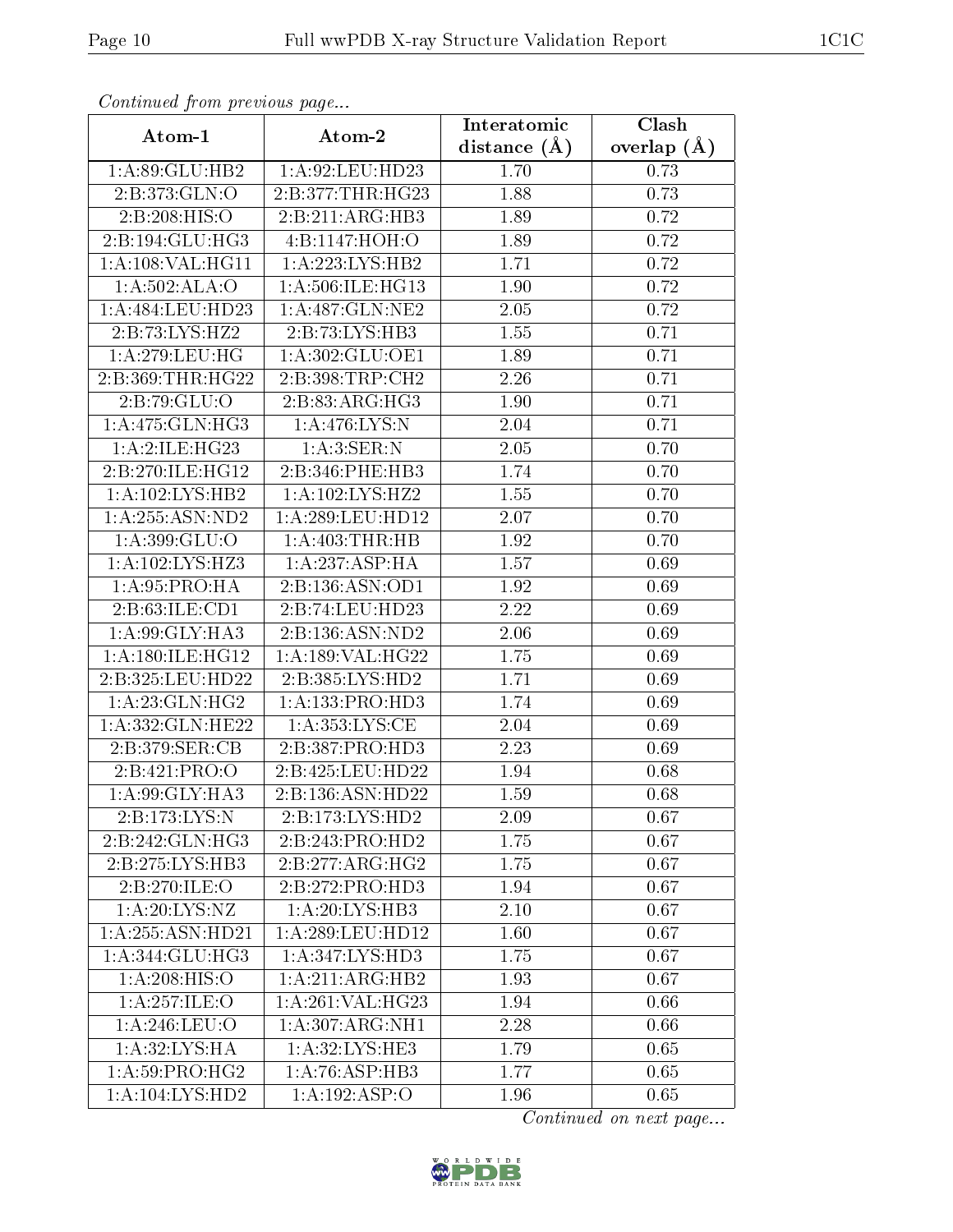| Continuea from previous page           |                             | Interatomic    | Clash         |
|----------------------------------------|-----------------------------|----------------|---------------|
| Atom-1                                 | Atom-2                      | distance $(A)$ | overlap $(A)$ |
| 2:B:432:GLU:HG3                        | 2:B:433:PRO:HD2             | 1.78           | 0.65          |
| 1:A:94:ILE:H                           | 1:A:94:ILE:CD1              | 2.09           | 0.65          |
| 1:A:102:LYS:CB                         | 1:A:102:LYS:HZ2             | 2.09           | 0.64          |
| 1:A:64:LYS:HG3                         | 1:A:71:TRP:CZ3              | 2.33           | 0.63          |
| 1: A:255: ASN:O                        | 1: A:259: LYS: HG2          | 1.98           | 0.63          |
| 2:B:195:ILE:CD1                        | 2:B:199:ARG:HE              | 2.08           | 0.63          |
| 1: A:360:ALA:O                         | 1: A:513: SER: HB2          | 1.97           | 0.63          |
| 2:B:432:GLU:CG                         | 2:B:433:PRO:HD2             | 2.28           | 0.63          |
| 1:A:113:ASP:HB3                        | $4:A:1127:\overline{HOH:O}$ | 1.99           | 0.63          |
| 2:B:21:VAL:HB                          | 2: B:59: PRO:HD3            | 1.81           | 0.62          |
| 2:B:125:ARG:NE                         | 2:B:147:ASN:HA              | 2.09           | 0.62          |
| $2: B: 388: \overline{\text{LYS:HZ3}}$ | 2:B:415:GLU:HG2             | 1.65           | 0.62          |
| 1:A:102:LYS:NZ                         | 1:A:102:LYS:CB              | 2.61           | 0.61          |
| 1: A:38: CYS:SG                        | 1:A:132:ILE:HD11            | 2.39           | 0.61          |
| 1:A:125:ARG:HD3                        | 1:A:147:ASN:HA              | 1.82           | 0.61          |
| 1: A:301:LEU:O                         | 1:A:304:ALA:HB3             | 2.00           | 0.61          |
| 2: B:59: PRO:HG2                       | 2:B:76:ASP:HB3              | 1.82           | 0.61          |
| 2:B:195:ILE:HG23                       | 2:B:196:GLY:N               | 2.14           | 0.61          |
| 2:B:161:GLN:NE2                        | 2:B:182:GLN:HE22            | 1.98           | 0.61          |
| 2:B:278:GLN:HG3                        | 2:B:298:GLU:HB3             | 1.81           | 0.61          |
| 2:B:205:LEU:O                          | 2:B:208:HIS:HB3             | 2.00           | 0.61          |
| 2:B:35:VAL:O                           | 2:B:39:THR:HG23             | 2.01           | 0.61          |
| 2:B:388:LYS:NZ                         | 2:B:415:GLU:HG2             | 2.15           | 0.60          |
| 1:A:317:VAL:HG21                       | 1: A:347: LYS:HB3           | 1.83           | 0.60          |
| 2:B:31:ILE:O                           | 2:B:35:VAL:HG23             | 2.01           | 0.60          |
| 1: A:229:TRP:CD1                       | 1: A:230:MET:HG2            | 2.36           | 0.60          |
| 2:B:243:PRO:HD2                        | 2:B:431:LYS:HB3             | 1.84           | 0.60          |
| 1:A:13:LYS:HB3                         | 1:A:14:PRO:HD2              | 1.84           | 0.60          |
| 1: A:226: PRO:HB3                      | 1:A:235:HIS:ND1             | 2.16           | 0.60          |
| 1: A:518: VAL:O                        | 1:A:522:ILE:HG13            | 2.01           | 0.60          |
| 1: A:317: VAL:HG12                     | 1: A:318: TYR: N            | 2.17           | 0.60          |
| 2:B:303:LEU:HD23                       | 2:B:303:LEU:O               | 2.02           | 0.60          |
| 1: A:109: LEU: HD11                    | 1: A:206:ARG:HH12           | 1.67           | 0.60          |
| 2:B:207:GLN:O                          | 2:B:210:LEU:HB3             | 2.02           | 0.60          |
| 1: A:478: GLU:O                        | 1:A:481:ALA:HB3             | 2.02           | 0.59          |
| 2:B:122:GLU:HA                         | 2:B:125:ARG:NH1             | 2.18           | 0.59          |
| 2:B:400:THR:HG22                       | 2:B:401:TRP:CD2             | 2.38           | 0.59          |
| 1:A:112:GLY:O                          | 1:A:114:ALA:N               | 2.36           | 0.59          |
| 1: A:500: GLN: HE21                    | 1:A:500:GLN:HA              | 1.65           | 0.59          |
| 1: A:80: LEU:O                         | 1: A:83: ARG: N             | 2.36           | 0.59          |
| 1: A:58:THR:CG2                        | 1:A:59:PRO:HD2              | 2.32           | 0.59          |

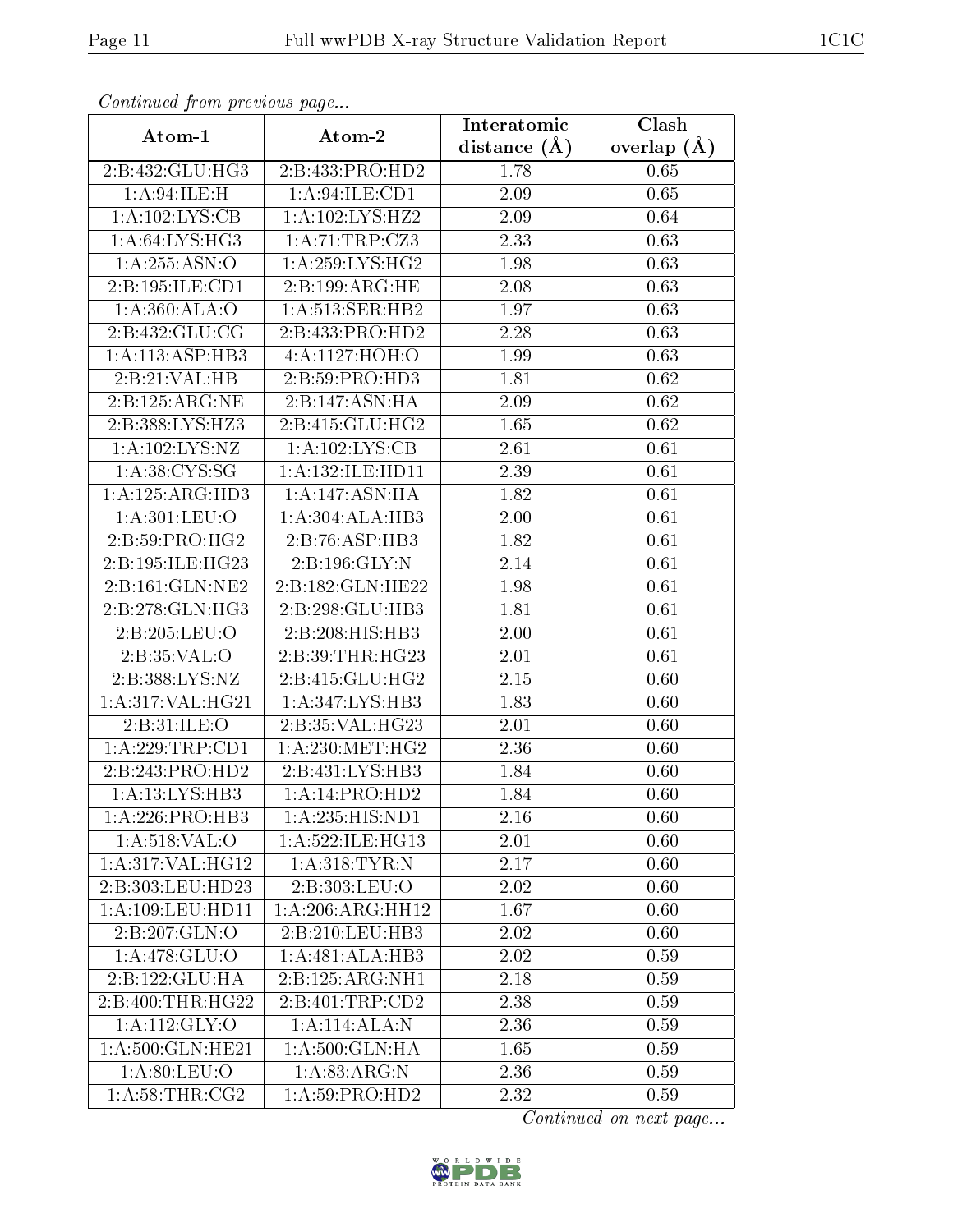| Continuea from previous page |                              | Interatomic    | Clash         |
|------------------------------|------------------------------|----------------|---------------|
| Atom-1                       | Atom-2                       | distance $(A)$ | overlap $(A)$ |
| 1:A:2:ILE:HG23               | 1: A:3: SER:H                | 1.68           | 0.59          |
| 1:A:492:GLU:HA               | 1: A: 530: LYS: O            | 2.03           | 0.59          |
| 1: A:120: LEU: HD22          | 1:A:121:ASP:H                | 1.68           | 0.59          |
| 2:B:57:ASN:HB2               | 2:B:143:ARG:HH12             | 1.67           | 0.58          |
| 1:A:122:GLU:CD               | 1:A:122:GLU:H                | 2.05           | 0.58          |
| 2:B:73:LYS:HB3               | 2:B:73:LYS:NZ                | 2.16           | 0.58          |
| 2: B:160:PHE:CD1             | 2:B:160:PHE:O                | 2.57           | 0.58          |
| 1: A:216:THR:HG23            | 1:A:217:PRO:HD2              | 1.86           | 0.57          |
| 2:B:103:LYS:HE2              | 2:B:179:VAL:HG23             | 1.85           | 0.57          |
| 1: A:164:MET:O               | 1: A: 168: LEU: HG           | 2.04           | 0.57          |
| 2:B:151:GLN:HG3              | 4: B: 1083: HOH:O            | 2.04           | 0.57          |
| 1:A:109:LEU:HD11             | 1:A:206:ARG:NH1              | 2.20           | 0.57          |
| 1:A:279:LEU:O                | 1:A:282:LEU:HB2              | 2.04           | 0.57          |
| 1: A:260:LEU:O               | 1:A:264:LEU:HD23             | 2.04           | 0.57          |
| 1: A:28: GLU:O               | $1: A:32:LYS:\overline{HG2}$ | 2.04           | 0.57          |
| 1: A:94: ILE:H               | 1: A:94: ILE: HD13           | 1.68           | 0.57          |
| 2:B:175:ASN:HD21             | 2:B:201:LYS:HZ1              | 1.50           | 0.57          |
| 2:B:101:LYS:O                | 2:B:236:PRO:HB2              | 2.05           | 0.57          |
| 2:B:242:GLN:HG2              | 2:B:431:LYS:O                | 2.05           | 0.57          |
| 1:A:38:CYS:HB3               | 1: A:144:TYR:CE1             | 2.40           | 0.57          |
| 1: A:249: LYS: HE2           | 1:A:256:ASP:OD2              | 2.04           | 0.56          |
| 1:A:312:GLU:HA               | 1:A:312:GLU:OE2              | 2.06           | 0.56          |
| 2:B:161:GLN:O                | 2:B:165:THR:HG23             | 2.05           | 0.56          |
| 2: B:6: GLU: HA              | 2:B:6:GLU:OE1                | 2.06           | 0.56          |
| 2:B:60:VAL:HG12              | 2:B:75:VAL:HG22              | 1.88           | 0.56          |
| 1: A:279:LEU:HA              | 1:A:282:LEU:HD23             | 1.87           | 0.56          |
| 1: A:500: GLN: HA            | 1:A:500:GLN:NE2              | 2.21           | 0.56          |
| 2:B:369:THR:O                | 2:B:373:GLN:HG3              | 2.06           | 0.56          |
| 2:B:203:GLU:O                | 2:B:206:ARG:HB3              | 2.05           | 0.56          |
| 2:B:422:LEU:HA               | 2:B:425:LEU:HD23             | 1.88           | 0.56          |
| 1:A:102:LYS:HZ1              | 1: A: 102: LYS: HB2          | 1.71           | 0.56          |
| $1: A:112: \overline{GLY:C}$ | 1:A:114:ALA:H                | 2.09           | 0.55          |
| 1: A: 384: GLY: HA3          | 2:B:135:ILE:HD12             | 1.88           | 0.55          |
| 2:B:195:ILE:HD11             | 2:B:199:ARG:NE               | 2.17           | 0.55          |
| 1:A:360:ALA:CA               | 1: A:514: GLU: HG2           | 2.29           | 0.55          |
| 2:B:353:LYS:NZ               | 2:B:430:GLU:HB3              | 2.21           | 0.55          |
| 1: A:54: ASN:HB3             | 1:A:143:ARG:NH1              | 2.22           | 0.55          |
| 1:A:275:LYS:HD2              | 4:A:1045:HOH:O               | 2.06           | 0.55          |
| 2: B: 115: TYR: HB3          | 2:B:149:LEU:CB               | 2.32           | 0.55          |
| 2:B:88:TRP:HZ3               | 2:B:93:GLY:N                 | 2.05           | 0.55          |
| 1:A:57:ASN:HA                | 1:A:129:ALA:O                | 2.07           | 0.54          |

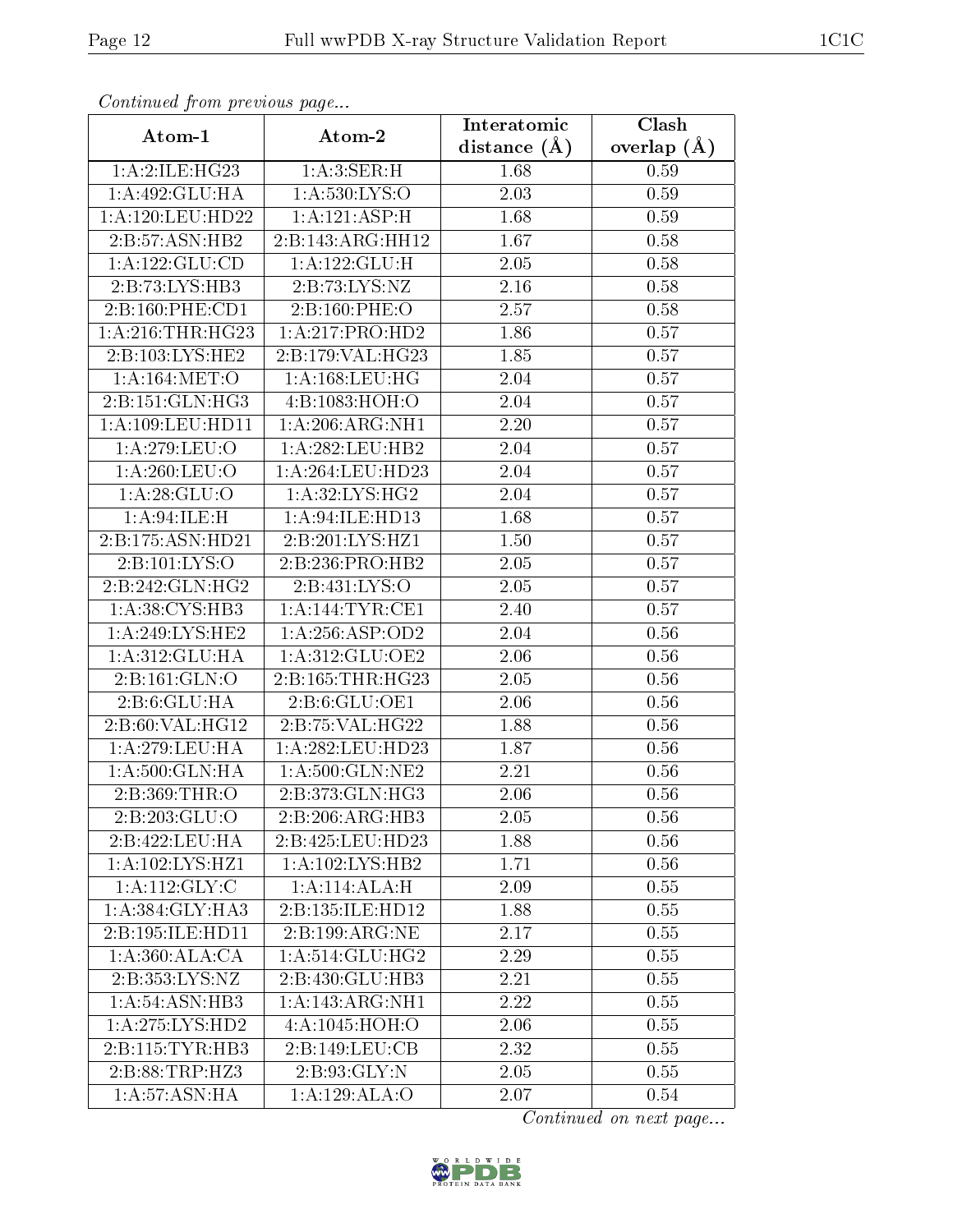| Continuea from previous page     |                                          | Interatomic       | Clash         |
|----------------------------------|------------------------------------------|-------------------|---------------|
| Atom-1                           | Atom-2                                   | distance $(A)$    | overlap $(A)$ |
| 1:A:169:GLU:HB3                  | 1: A:170: PRO:CD                         | 2.35              | 0.54          |
| 1:A:237:ASP:HB3                  | 4:A:1033:HOH:O                           | 2.06              | 0.54          |
| 1:A:307:ARG:O                    | 1: A:311:LYS:HG3                         | 2.07              | 0.54          |
| 1: A:90: VAL:HB                  | 1:A:158:ALA:HA                           | 1.90              | 0.54          |
| 1:A:27:THR:O                     | 1:A:31:ILE:HG13                          | 2.07              | 0.54          |
| 1:A:516:GLU:HA                   | 1:A:519:ASN:HD22                         | 1.72              | 0.54          |
| 1: A:376:THR:O                   | 1: A:380: ILE: HG12                      | 2.06              | $0.54\,$      |
| 1:A:170:PRO:O                    | 1:A:174:GLN:HG3                          | 2.08              | 0.54          |
| 1:A:516:GLU:HA                   | 1: A:519: ASN: ND2                       | 2.23              | 0.54          |
| $1:A:64:\overline{\text{LYS:H}}$ | 1: A:64:LYS:HD2                          | 1.72              | 0.54          |
| 2:B:245:VAL:HG23                 | 2:B:431:LYS:HB2                          | 1.90              | 0.54          |
| $1:A:235:\overline{HIS:HB3}$     | 1: A:236: PRO:HD2                        | 1.89              | 0.54          |
| 2:B:97:PRO:HG2                   | 2:B:100:LEU:HB2                          | 1.88              | 0.54          |
| 2:B:175:ASN:HD21                 | 2:B:201:LYS:CE                           | 2.20              | 0.54          |
| 2:B:56:TYR:O                     | 2:B:57:ASN:HB2                           | 2.08              | 0.54          |
| 1:A:489:SER:HB2                  | $1:\overline{A}:493:\overline{VAL}:HG22$ | 1.90              | 0.53          |
| 2:B:170:PRO:O                    | 2:B:174:GLN:HB2                          | 2.08              | 0.53          |
| 1: A:116:PHE:CE2                 | 1: A:151: GLN: HG3                       | 2.42              | 0.53          |
| 1:A:235:HIS:HB2                  | 1: A:238: LYS:O                          | $\overline{2.07}$ | 0.53          |
| 2:B:106:VAL:HG22                 | 2:B:190:GLY:HA3                          | 1.89              | 0.53          |
| 2:B:379:SER:OG                   | 2:B:387:PRO:HD3                          | 2.08              | 0.53          |
| 2:B:118:VAL:HB                   | 2:B:149:LEU:HG                           | 1.90              | 0.53          |
| 1:A:326:ILE:N                    | 1:A:326:ILE:HD12                         | 2.23              | 0.53          |
| 1: A:355: ALA:O                  | 1: A: 356: ARG: C                        | 2.47              | 0.53          |
| 1: A:408:ALA:HA                  | 2:B:364:ASP:OD1                          | 2.09              | 0.53          |
| 2:B:38:CYS:HB3                   | 2:B:144:TYR:CE2                          | 2.44              | 0.52          |
| 2:B:13:LYS:HB2                   | 2: B: 16: MET: HG3                       | 1.91              | 0.52          |
| 1:A:380:ILE:HD11                 | 1: A:386:THR:CG2                         | 2.39              | 0.52          |
| 2:B:122:GLU:HA                   | 2:B:125:ARG:HH11                         | 1.73              | 0.52          |
| 2:B:239:TRP:CH2                  | 2:B:378:GLU:HG2                          | 2.44              | 0.52          |
| 2:B:185:ASP:HB3                  | 4: B: 1084: HOH:O                        | 2.09              | 0.52          |
| 2:B:173:LYS:HD2                  | 2:B:173:LYS:H                            | 1.75              | 0.52          |
| 1:A:102:LYS:NZ                   | 1:A:237:ASP:HA                           | 2.23              | 0.52          |
| 1: A:231: GLY: C                 | 1:A:242:GLN:HG3                          | 2.30              | 0.52          |
| 2:B:57:ASN:ND2                   | 2: B: 131: THR: OG1                      | 2.42              | 0.52          |
| 1:A:181:TYR:CE1                  | 1:A:183:TYR:HB2                          | 2.44              | 0.52          |
| 2:B:114:ALA:CA                   | 2:B:214:LEU:HD21                         | 2.40              | 0.52          |
| 1:A:13:LYS:HB3                   | 1:A:14:PRO:CD                            | 2.39              | 0.52          |
| 1: A:88:TRP:CE3                  | 1: A:88:TRP:HA                           | 2.44              | 0.52          |
| 2:B:287:LYS:HD2                  | 2:B:293:ILE:HD11                         | 1.92              | 0.52          |
| 1: A:476: LYS:O                  | 1:A:480:GLN:N                            | 2.37              | 0.52          |

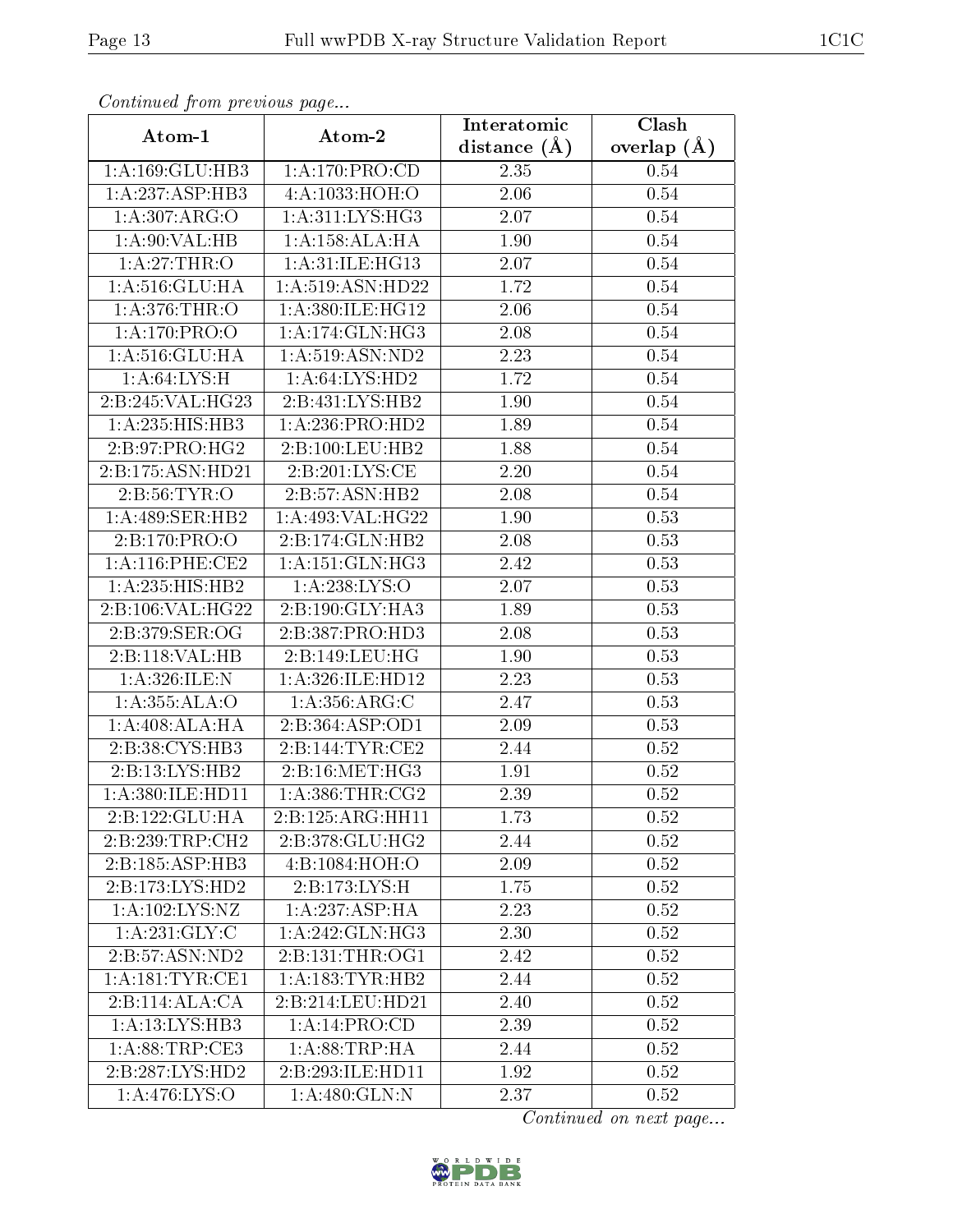| Comunaca jiom previous page |                     | Interatomic    | Clash           |
|-----------------------------|---------------------|----------------|-----------------|
| Atom-1                      | Atom-2              | distance $(A)$ | overlap $(\AA)$ |
| 1: A: 150: PRO:HG2          | 1:A:153:TRP:CB      | 2.41           | 0.51            |
| 1:A:24:TRP:CB               | 1: A:61:PHE:HE1     | 2.22           | 0.51            |
| 2: B: 13: LYS: NZ           | 2: B:82: LYS:O      | 2.42           | 0.51            |
| 2:B:433:PRO:HB2             | 2:B:436:GLY:HA2     | 1.93           | 0.51            |
| 1: A: 483: TYR: O           | 1:A:487:GLN:HG3     | 2.10           | 0.51            |
| 1:A:500:GLN:HE21            | 1: A:500: GLN:CA    | 2.23           | 0.51            |
| 1:A:108:VAL:CG1             | 1: A: 223: LYS: HB2 | 2.38           | 0.51            |
| 1: A:58:THR:CG2             | 1:A:76:ASP:O        | 2.58           | 0.51            |
| 1:A:358:ARG:HD3             | 1: A: 358: ARG: N   | 2.21           | 0.51            |
| 1:A:169:GLU:CB              | 1: A:170: PRO:HD3   | 2.34           | 0.51            |
| 2:B:195:ILE:HG23            | 2:B:196:GLY:H       | 1.76           | 0.51            |
| 2:B:287:LYS:CD              | 2:B:293:ILE:HDI1    | 2.41           | 0.51            |
| 1: A:314: VAL: HA           | 4:A:1050:HOH:O      | 2.11           | 0.51            |
| 1: A:409:THR:O              | 2:B:364:ASP:HB2     | 2.11           | 0.50            |
| 1:A:516:GLU:O               | 1: A:519: ASN: HB2  | 2.11           | 0.50            |
| 2:B:151:GLN:HB3             | 2:B:185:ASP:OD1     | 2.11           | 0.50            |
| 2:B:64:LYS:HE2              | 2:B:71:TRP:CE2      | 2.46           | 0.50            |
| 1:A:254:VAL:HB              | 1: A:289:LEU:O      | 2.11           | 0.50            |
| 1:A:3:SER:HB3               | 1: A: 5: ILE: CG1   | 2.38           | 0.50            |
| 2:B:116:PHE:CD2             | 2:B:117:SER:N       | 2.79           | 0.50            |
| 2:B:114:ALA:HB2             | 2:B:214:LEU:HD21    | 1.92           | 0.50            |
| 2:B:244:ILE:HG21            | 2: B:426: TRP: CZ2  | 2.46           | 0.50            |
| 2:B:317:VAL:HG12            | 2:B:349:LEU:HD23    | 1.94           | 0.50            |
| 1: A:54: ASN:HB3            | 1: A:143:ARG:HH12   | 1.75           | 0.50            |
| 1:A:332:GLN:HG2             | 1:A:332:GLN:O       | 2.12           | 0.50            |
| 2:B:161:GLN:NE2             | 2:B:182:GLN:NE2     | 2.55           | 0.50            |
| 1:A:536:VAL:HG11            | 2:B:258:GLN:NE2     | 2.26           | 0.50            |
| 2:B:356:ARG:NH2             | 2:B:361:HIS:HB3     | 2.27           | 0.50            |
| 1:A:175:ASN:HB3             | 1: A:178: ILE: HD12 | 1.92           | 0.50            |
| 2:B:50:ILE:HG21             | 2:B:145:GLN:HB2     | 1.93           | 0.50            |
| 1: A: 339: TYR: CZ          | 1:A:352:GLY:HA3     | 2.47           | 0.50            |
| 1:A:153:TRP:CZ3             | 1: A: 155: GLY: HA3 | 2.47           | 0.50            |
| 2:B:332:GLN:HE22            | 2:B:424:LYS:HD3     | 1.76           | 0.50            |
| 1: A:317: VAL: CG1          | 1:A:318:TYR:N       | 2.75           | 0.49            |
| 2:B:209:LEU:HD12            | 2:B:214:LEU:HD12    | 1.93           | 0.49            |
| 1:A:135:ILE:O               | 1: A: 138: GLU: HG3 | 2.13           | 0.49            |
| 1: A: 335: GLY: HA2         | 1: A:367: GLN:OE1   | 2.12           | 0.49            |
| 1: A:96: HIS: HB2           | 4: A: 1017: HOH:O   | 2.12           | 0.49            |
| 1: A:167: ILE:O             | 1:A:170:PRO:HD2     | 2.12           | 0.49            |
| 1: A:31: ILE: O             | 1: A:35: VAL:HG23   | 2.12           | 0.49            |
| 1: A:475: GLN: HG3          | 1: A:476: LYS:H     | 1.73           | 0.49            |

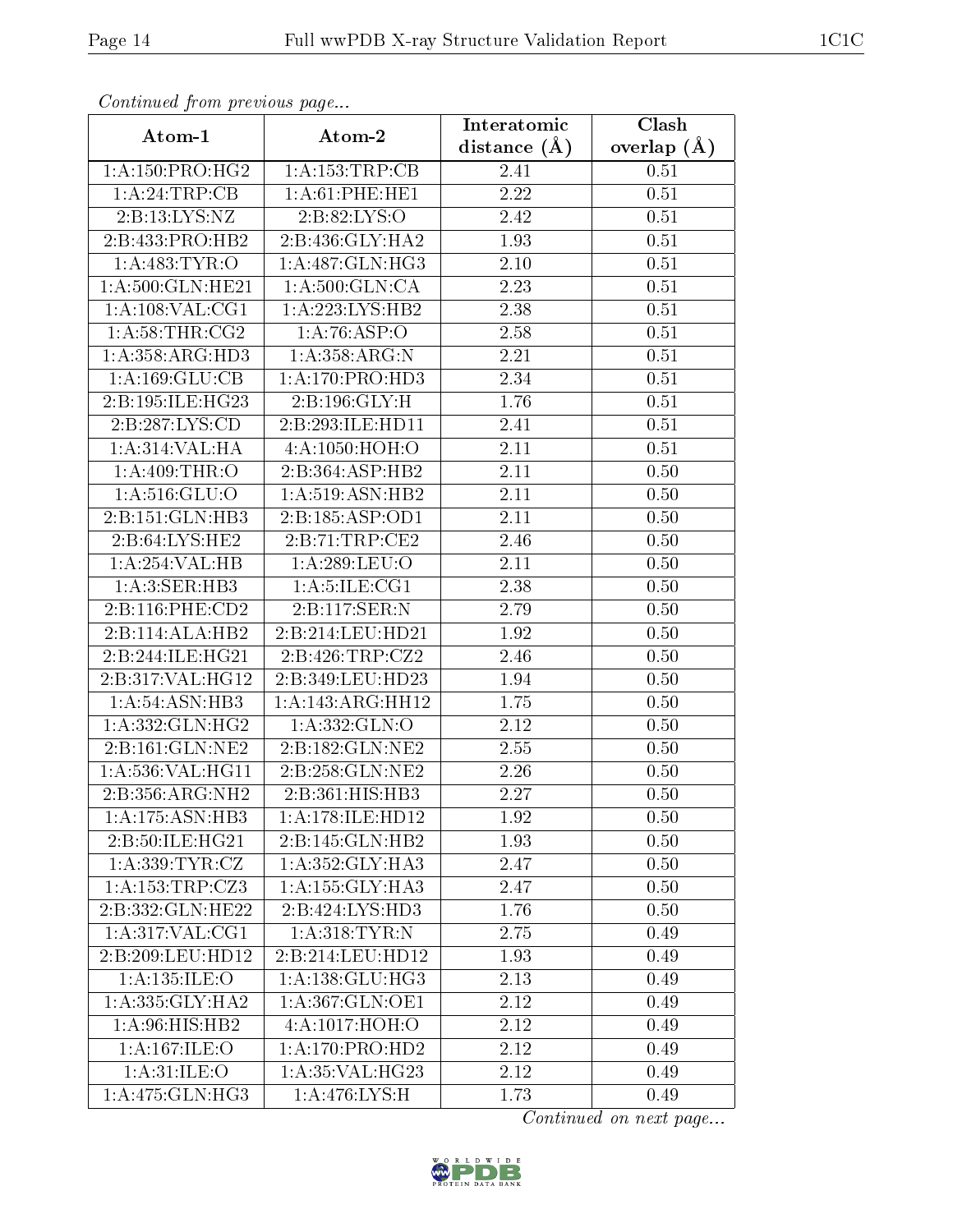| Continuea from previous page |                              | Interatomic       | Clash         |
|------------------------------|------------------------------|-------------------|---------------|
| Atom-1                       | Atom-2                       | distance $(\AA)$  | overlap $(A)$ |
| 2:B:320:ASP:OD2              | $2:B:323:LYS:H\overline{G3}$ | 2.12              | 0.49          |
| 2:B:350:LYS:HE2              | 2:B:378:GLU:OE1              | $\overline{2.11}$ | 0.49          |
| 1:A:408:ALA:HB3              | 2:B:393:ILE:HG13             | 1.95              | 0.49          |
| 2:B:425:LEU:O                | 2:B:429:LEU:HD13             | 2.12              | 0.49          |
| 1: A:498: ASP: HA            | 1: A:536: VAL:O              | 2.13              | 0.49          |
| 2:B:97:PRO:O                 | 2:B:99:GLY:N                 | 2.46              | 0.49          |
| 1:A:447:ASN:HB3              | 1: A:450:THR:OG1             | 2.13              | 0.49          |
| 2:B:232:TYR:HD1              | 2:B:233:GLU:N                | 2.11              | 0.49          |
| 2: B: 281: LYS:C             | 2:B:283:LEU:H                | 2.15              | 0.48          |
| 2: B:58:THR:HG23             | 2:B:76:ASP:O                 | 2.13              | 0.48          |
| 1: A:282:LEU:HD12            | 1:A:293:ILE:HG22             | 1.95              | 0.48          |
| 1: A:289:LEU:HD22            | 1: A:289:LEU:H               | 1.79              | 0.48          |
| 1: A: 112: GLY: C            | 1:A:114:ALA:N                | 2.67              | 0.48          |
| 1:A:76:ASP:OD2               | 1: A:78: ARG: HG3            | 2.13              | 0.48          |
| 2:B:380:ILE:O                | 2:B:384:GLY:N                | 2.42              | 0.48          |
| 1: A:23: GLN:OE1             | 1: A:60: VAL:HG12            | 2.13              | 0.48          |
| 1: A:64:LYS:HD2              | 1: A:64:LYS:N                | 2.26              | 0.48          |
| 2:B:43:LYS:HA                | 2:B:43:LYS:HD3               | 1.58              | 0.48          |
| 2:B:434:ILE:HG22             | 2:B:435:VAL:HG13             | 1.96              | 0.48          |
| 1: A: 363: ASN: HA           | 1: A:511: ASP:CG             | 2.33              | 0.48          |
| 2:B:254:VAL:O                | 2:B:258:GLN:HG3              | 2.14              | 0.48          |
| 1:A:436:GLY:O                | 1:A:461:ARG:NH2              | 2.47              | 0.48          |
| 1: A:270: ILE: HG22          | 1:A:314:VAL:HG21             | 1.95              | 0.48          |
| 1: A: 438: GLU: HG3          | 1:A:461:ARG:HD2              | 1.96              | 0.48          |
| 2:B:98:ALA:HA                | 2:B:101:LYS:NZ               | 2.29              | 0.48          |
| 2:B:206:ARG:HG2              | 2:B:206:ARG:NH1              | 2.28              | 0.48          |
| 2:B:308:GLU:OE1              | 2:B:311:LYS:HD2              | 2.14              | 0.48          |
| 2:B:433:PRO:CB               | 2:B:436:GLY:HA2              | 2.43              | 0.48          |
| 1:A:234:LEU:HD22             | 1:A:234:LEU:N                | 2.28              | 0.47          |
| 2:B:53:GLU:OE1               | 2:B:53:GLU:N                 | 2.40              | 0.47          |
| 1:A:383:TRP:O                | 1: A:385:LYS:HG2             | 2.14              | 0.47          |
| 1:A:95:PRO:CA                | 2:B:136:ASN:OD1              | 2.60              | 0.47          |
| 2:B:50:ILE:HG21              | 2:B:145:GLN:CB               | 2.44              | 0.47          |
| 2:B:167:ILE:O                | 2:B:208:HIS:NE2              | 2.47              | 0.47          |
| 1: A:395: LYS: HD2           | 1: A: 414: TRP: CZ2          | 2.46              | 0.47          |
| 2:B:317:VAL:HG11             | 2:B:348:ASN:O                | 2.14              | 0.47          |
| 1:A:33:ALA:O                 | 1: A:36: GLU:HB3             | 2.15              | 0.47          |
| 2:B:205:LEU:CD2              | 2:B:209:LEU:HD23             | 2.45              | 0.47          |
| 1: A:116: PHE:HE1            | 1: A:146:TYR:HE1             | 1.63              | 0.47          |
| 1: A: 356: ARG: NH1          | 1: A: 357: MET:O             | 2.48              | 0.47          |
| 3:A:999:612:C6               | 3:A:999:612:HIA              | 2.45              | 0.47          |

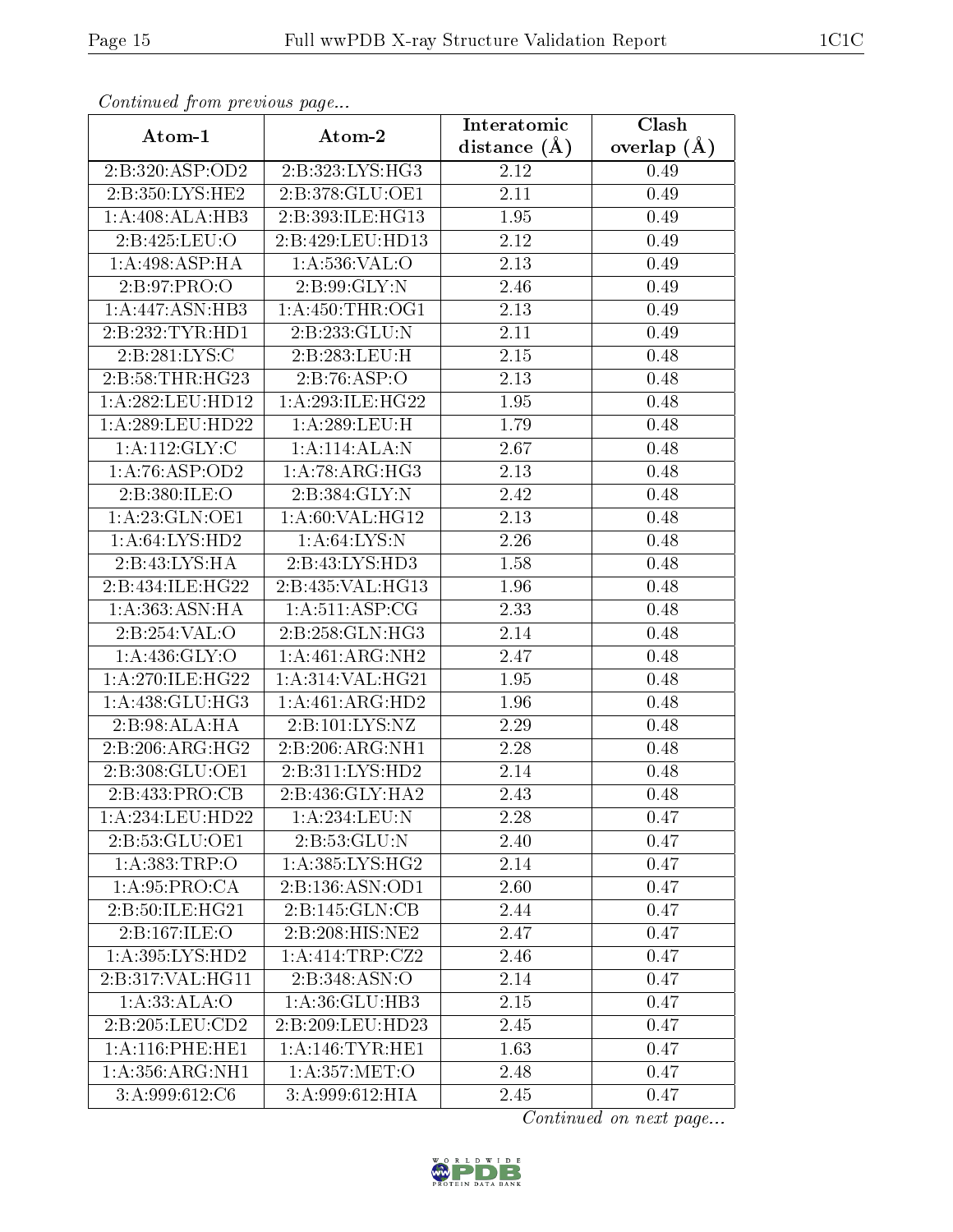| Commuca from previous page |                              | Interatomic       | Clash         |
|----------------------------|------------------------------|-------------------|---------------|
| Atom-1                     | Atom-2                       | distance $(A)$    | overlap $(A)$ |
| 1:A:282:LEU:HD12           | 1:A:293:ILE:CG2              | 2.45              | 0.47          |
| 2:B:111:VAL:HG23           | 2:B:111:VAL:O                | 2.13              | 0.47          |
| 2:B:94:ILE:HD11            | 2:B:182:GLN:H                | 1.80              | 0.47          |
| 1: A:23: GLN:CG            | 1:A:133:PRO:HD3              | 2.44              | 0.46          |
| 1:A:454:LYS:HA             | 1: A:467: VAL:O              | $2.15\,$          | 0.46          |
| 2:B:278:GLN:NE2            | 2:B:278:GLN:HA               | 2.30              | 0.46          |
| 1: A:116: PHE:HE1          | 1:A:146:TYR:CE1              | $\overline{2}.32$ | $0.46\,$      |
| 2:B:64:LYS:HE2             | 2: B: 71: TRP: CZ2           | 2.50              | 0.46          |
| 1:A:480:GLN:HE21           | 1: A:480: GLN:CA             | 2.27              | 0.46          |
| 1: A:58:THR:HG23           | 1:A:76:ASP:O                 | 2.16              | 0.46          |
| 1:A:84:THR:HG22            | 1: A:85: GLN:O               | 2.16              | 0.46          |
| 2:B:5:ILE:HB               | 2: B:6: GLU: H               | 1.61              | 0.46          |
| 1:A:1:PRO:HA               | 4:A:1002:HOH:O               | 2.14              | 0.46          |
| 1: A:64: LYS:H             | 1: A:64: LYS:CD              | 2.28              | 0.46          |
| 2:B:137:ASN:HD22           | 2:B:137:ASN:N                | 2.13              | 0.46          |
| 2:B:319:TYR:OH             | 2:B:385:LYS:HE3              | 2.15              | 0.46          |
| 1:A:171:PHE:CE1            | 1: A:205:LEU:HG              | 2.51              | 0.46          |
| 1: A:280: CSD:O            | 1:A:281:LYS:N                | 2.47              | 0.46          |
| 2:B:167:ILE:HG22           | 2:B:212:TRP:CH2              | 2.51              | 0.46          |
| 1:A:380:ILE:HD11           | 1: A: 386: THR: HG22         | 1.98              | 0.46          |
| 1:A:79:GLU:O               | 1:A:82:LYS:HB3               | 2.16              | 0.46          |
| 2:B:146:TYR:CD2            | 2:B:150:PRO:HB3              | 2.51              | 0.46          |
| 2:B:46:LYS:HE2             | 2:B:116:PHE:HD1              | 1.80              | 0.46          |
| 2:B:74:LEU:HD21            | 2:B:409:THR:HA               | 1.96              | 0.46          |
| 1:A:344:GLU:CG             | 1: A:347: LYS: HD3           | 2.45              | 0.46          |
| 1:A:77:PHE:CE1             | 1: A: 150: PRO: HB2          | $\overline{2}.50$ | 0.45          |
| 2:B:255:ASN:OD1            | 2:B:259:LYS:HE3              | 2.16              | 0.45          |
| 1:A:20:LYS:HZ3             | $1:A:20:LY\overline{S:HB3}$  | 1.81              | 0.45          |
| 2:B:65:LYS:HE3             | 2:B:72:ARG:HD2               | 1.98              | 0.45          |
| 1:A:339:TYR:CE2            | 1:A:352:GLY:HA3              | 2.51              | 0.45          |
| 2:B:52:PRO:HD2             | 2: B: 53: GLU: OE1           | 2.16              | 0.45          |
| 1:A:132:ILE:O              | 1:A:141:GLY:HA3              | 2.16              | 0.45          |
| 2:B:103:LYS:HD2            | 2:B:191:SER:HA               | 1.99              | 0.45          |
| 2:B:279:LEU:O              | 2:B:282:LEU:HD12             | 2.17              | 0.45          |
| 2:B:173:LYS:HE3            | 4: B: 1090: HOH:O            | 2.17              | 0.45          |
| 2:B:319:TYR:CE1            | $2:B:321:P\overline{RO:HG3}$ | 2.52              | 0.45          |
| 1: A:438: GLU: CG          | 1:A:461:ARG:HD2              | 2.47              | 0.45          |
| 2:B:156:SER:HB2            | 2:B:157:PRO:CD               | 2.47              | 0.45          |
| 1:A:241:VAL:HG21           | 1: A:270: ILE: HG21          | 1.97              | 0.45          |
| 1:A:329:ILE:HD12           | 1: A:391:LEU:CD2             | 2.47              | 0.45          |
| 2:B:205:LEU:C              | 2:B:205:LEU:HD23             | 2.37              | 0.45          |

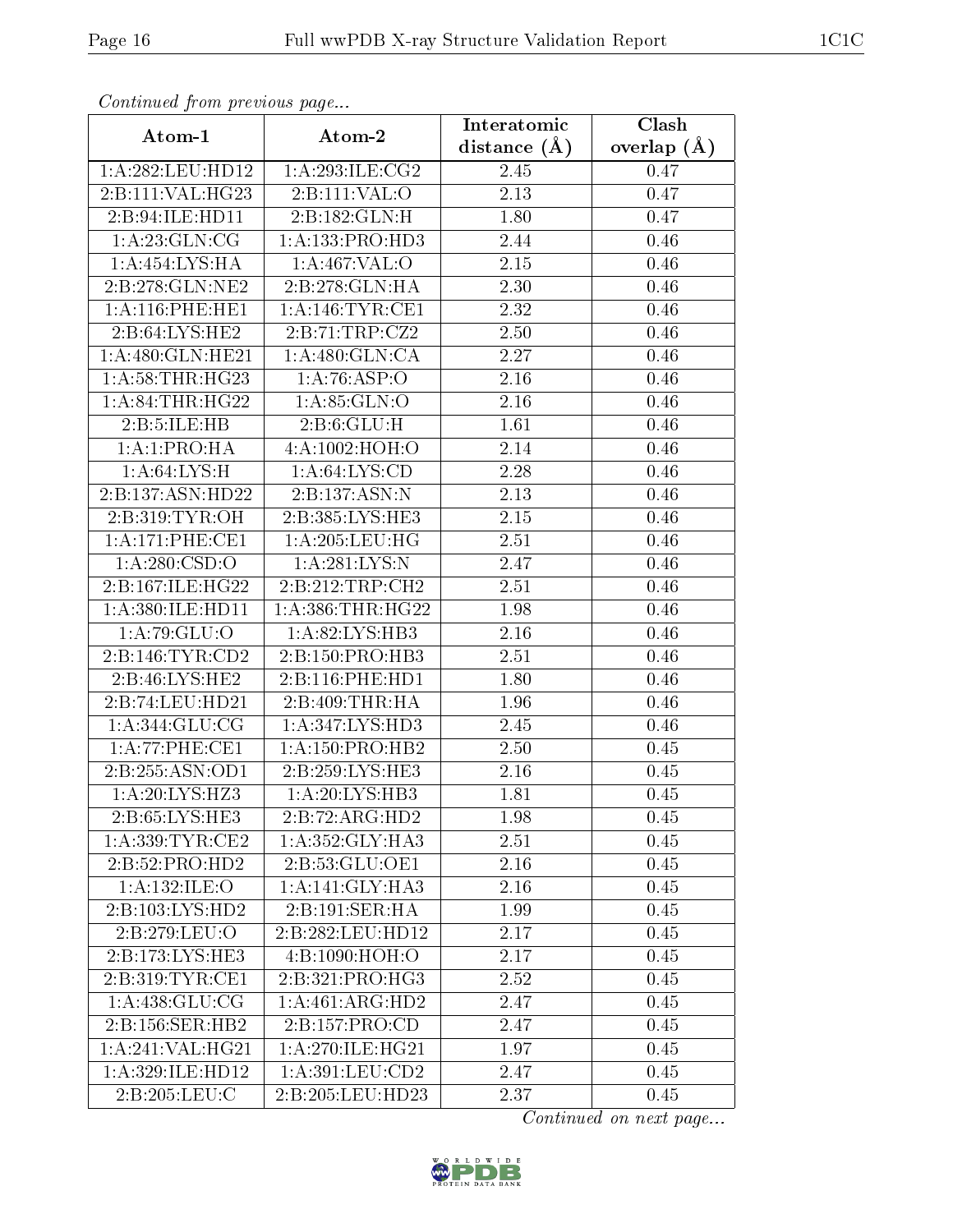|                              | Continuation providuo puga   |                | Clash           |  |
|------------------------------|------------------------------|----------------|-----------------|--|
| Atom-1                       | Atom-2                       | distance $(A)$ | overlap $(\AA)$ |  |
| 2:B:330:GLN:NE2              | 2:B:340:GLN:OE1              | 2.48           | 0.45            |  |
| 1: A: 33: ALA: O             | 1: A:37: ILE: HG13           | 2.16           | 0.44            |  |
| 2:B:195:ILE:CG2              | 2:B:196:GLY:N                | 2.80           | 0.44            |  |
| 1: A: 153: TRP: CH2          | 1: A: 155: GLY: HA3          | 2.51           | 0.44            |  |
| 1:A:360:ALA:O                | $1:A:36\overline{1:HIS:HB3}$ | 2.17           | 0.44            |  |
| 1:A:399:GLU:OE2              | 1:A:402:TRP:HZ3              | 2.01           | 0.44            |  |
| 1:A:40:GLU:O                 | 1:A:44:GLU:HG3               | 2.17           | 0.44            |  |
| 1: A:480: GLN: NE2           | 1: A:480: GLN:CA             | 2.80           | 0.44            |  |
| 1: A:90: VAL:O               | 1: A:90: VAL:HG22            | 2.18           | 0.44            |  |
| 1:A:408:ALA:HB3              | 2:B:393:ILE:CG1              | 2.48           | 0.44            |  |
| 1: A:260:LEU:HG              | 1:A:264:LEU:HD23             | 1.99           | 0.44            |  |
| 2:B:420:PRO:HB2              | 2:B:423:VAL:HG23             | 2.00           | 0.44            |  |
| 2:B:77:PHE:O                 | 2:B:78:ARG:C                 | 2.55           | 0.44            |  |
| 2:B:114:ALA:N                | 2:B:214:LEU:HD21             | 2.32           | 0.44            |  |
| 1:A:111:VAL:O                | 1:A:114:ALA:HB3              | 2.18           | 0.44            |  |
| 1: A:94: ILE: HD13           | 1: A:94: ILE:N               | 2.28           | 0.44            |  |
| 1: A: 433: PRO: HB3          | 2:B:289:LEU:HD23             | 2.00           | 0.44            |  |
| 2:B:303:LEU:HD22             | 2: B: 307: ARG: HE           | 1.82           | 0.44            |  |
| 1: A: 150: PRO:HG2           | 1: A: 153: TRP: HB2          | 2.00           | 0.44            |  |
| 3:A:999:612:HHB              | 3: A:999:612: S              | 2.57           | 0.44            |  |
| 2:B:244:ILE:HG13             | 2: B:426: TRP: CZ2           | 2.52           | 0.44            |  |
| 2:B:297:GLU:HA               | 2:B:297:GLU:OE1              | 2.17           | 0.44            |  |
| 1:A:401:TRP:CZ3              | 1: A:409:THR:HG21            | 2.53           | 0.43            |  |
| 2:B:7:THR:CG2                | 2:B:119:PRO:HB2              | 2.48           | 0.43            |  |
| 2:B:356:ARG:HB2              | 2:B:367:GLN:HG2              | 1.99           | 0.43            |  |
| 2:B:387:PRO:HG2              | 2:B:389:PHE:CE1              | 2.53           | 0.43            |  |
| $1:A:494:ASN:H\overline{B3}$ | 2:B:289:LEU:HD22             | 2.00           | 0.43            |  |
| 2:B:74:LEU:HD13              | 2:B:75:VAL:N                 | 2.33           | 0.43            |  |
| $1:A:83:A\overline{RG:HG3}$  | 1: A:83: ARG: HH11           | 1.83           | 0.43            |  |
| 2:B:7:THR:HG22               | 2:B:119:PRO:HB2              | 1.99           | 0.43            |  |
| 1:A:489:SER:OG               | 1:A:493:VAL:HG21             | 2.17           | 0.43            |  |
| 2:B:244:ILE:HG21             | 2:B:426:TRP:CH2              | 2.53           | 0.43            |  |
| 2:B:18:GLY:HA3               | 2: B:56: TYR: CD1            | 2.54           | 0.43            |  |
| 1:A:524:GLN:O                | 1:A:528:LYS:HG2              | 2.19           | 0.43            |  |
| 2:B:175:ASN:HD21             | $2:B:201:LYS:H\overline{E3}$ | 1.82           | 0.43            |  |
| 2: B:97: PRO:C               | $2: B:99: \overline{GLY:N}$  | 2.72           | 0.43            |  |
| 2:B:57:ASN:HD22              | 2:B:143:ARG:HH12             | 1.59           | 0.43            |  |
| 1: A:59: PRO:HB2             | 1: A:61:PHE:CZ               | 2.54           | 0.43            |  |
| 1:A:419:THR:HG22             | 4:A:1061:HOH:O               | 2.19           | 0.43            |  |
| 1:A:428:GLN:O                | 1:A:429:LEU:C                | 2.57           | 0.43            |  |
| 2:B:175:ASN:ND2              | 2:B:201:LYS:HE3              | 2.34           | 0.43            |  |

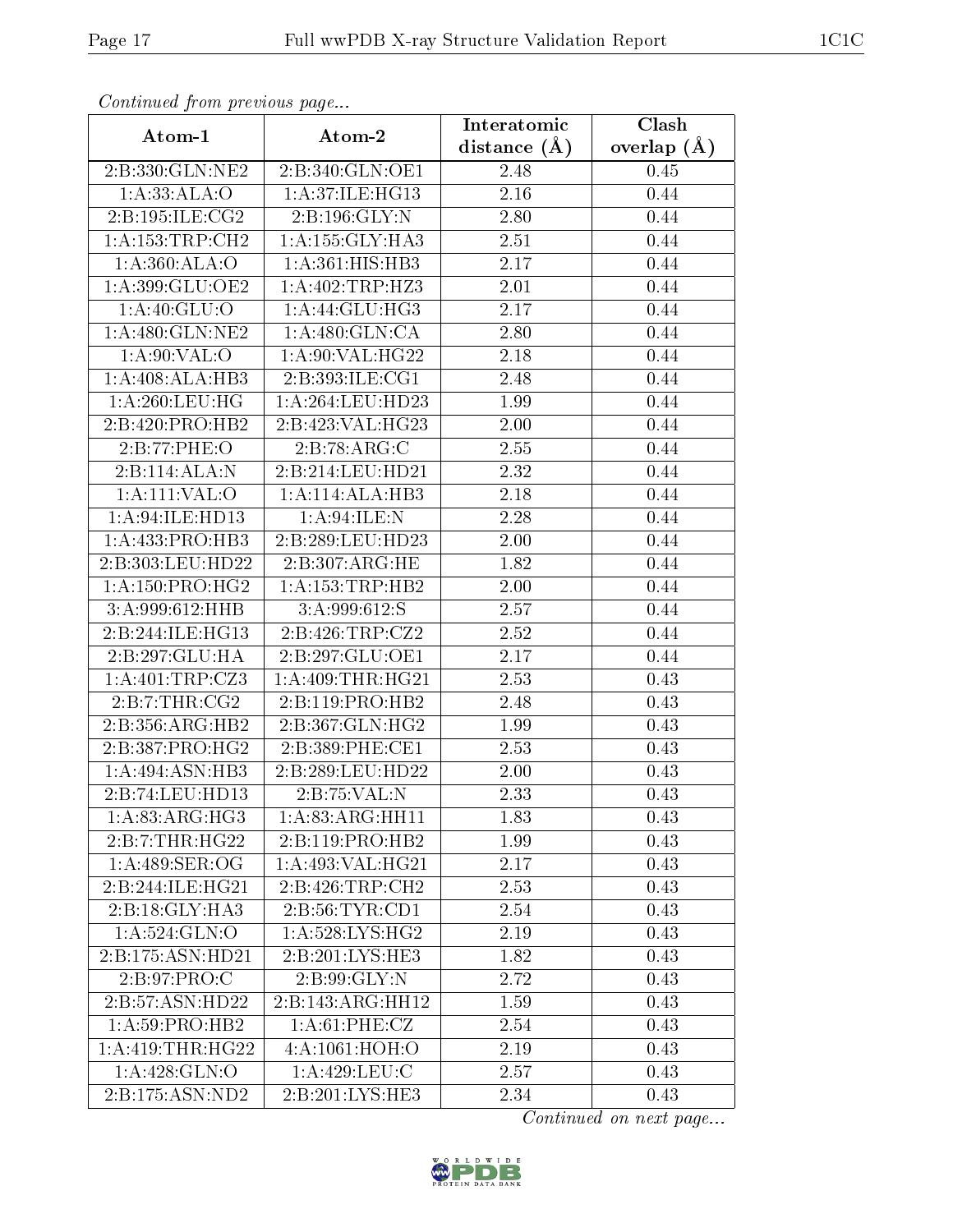| Commaca from previous page           |                            | Interatomic       | Clash           |
|--------------------------------------|----------------------------|-------------------|-----------------|
| Atom-1                               | Atom-2                     | distance $(A)$    | overlap $(\AA)$ |
| 2:B:275:LYS:HB3                      | 2:B:277:ARG:CG             | 2.45              | 0.43            |
| 2: B:65: LYS: CG                     | 2:B:72:ARG:HB2             | 2.48              | 0.43            |
| 2:B:325:LEU:HA                       | 2:B:325:LEU:HD12           | 1.79              | 0.43            |
| 2:B:368:LEU:HD13                     | 2:B:398:TRP:CZ3            | 2.53              | 0.43            |
| 1: A:465: LYS: HG2                   | 1: A:466: VAL:N            | 2.34              | 0.42            |
| 1:A:489:SER:HB2                      | 1: A:493: VAL: CG2         | 2.49              | 0.42            |
| 1: A:280: CSD:O                      | 1:A:282:LEU:N              | $\overline{2.52}$ | 0.42            |
| 2:B:271:TYR:HB2                      | 2:B:274:ILE:HD12           | 2.00              | 0.42            |
| 2: B: 433: PRO: CG                   | 2:B:436:GLY:HA2            | 2.49              | 0.42            |
| 2:B:439:THR:O                        | 2:B:440:PHE:OXT            | 2.36              | 0.42            |
| 1:A:137:ASN:O                        | 1:A:137:ASN:CG             | 2.58              | 0.42            |
| 1:A:302:GLU:HA                       | 1:A:305:GLU:OE1            | 2.19              | 0.42            |
| 1: A:88:TRP:HE3                      | 1: A:88:TRP:HA             | 1.84              | 0.42            |
| 2: B: 102: LYS: O                    | 2:B:103:LYS:C              | 2.57              | 0.42            |
| 1: A:32: LYS: CA                     | 1: A:32: LYS: HE3          | 2.46              | 0.42            |
| 1: A:8: VAL:HG13                     | 1:A:9:PRO:HD2              | 2.01              | 0.42            |
| 2:B:359:GLY:HA2                      | 2:B:361:HIS:CE1            | 2.54              | 0.42            |
| 2:B:137:ASN:ND2                      | $2:B:137:ASN:\overline{N}$ | 2.67              | 0.42            |
| 1:A:114:ALA:HB1                      | 1: A:160: PHE:CE2          | 2.54              | 0.42            |
| 3:A:999:612:HIA                      | 3:A:999:612:H6             | 2.01              | 0.42            |
| 2:B:342:TYR:HB3                      | 2:B:348:ASN:HA             | $\overline{2.0}1$ | 0.42            |
| 2:B:241:VAL:HG22                     | 2:B:350:LYS:HG3            | $2.01\,$          | 0.42            |
| 2:B:353:LYS:HB2                      | 2: B: 353: LYS: HE3        | 1.69              | 0.42            |
| 2:B:413:GLU:OE2                      | 2:B:413:GLU:HA             | 2.19              | 0.42            |
| 1:A:381:VAL:HG22                     | 2: B:25: PRO:HB3           | 2.01              | 0.42            |
| 1: A:85: GLN:O                       | 1:A:154:LYS:NZ             | $\overline{2}.52$ | 0.42            |
| 1:A:119:PRO:HA                       | 1: A:148: VAL:HA           | 2.02              | 0.42            |
| $1:A:442:\overline{\text{VAL}:HG13}$ | 1: A:495: ILE: HG23        | 2.02              | 0.42            |
| 2:B:195:ILE:HG22                     | 4:Bi:1147:HOH:O            | 2.20              | 0.42            |
| 2:B:199:ARG:O                        | 2:B:202:ILE:HB             | 2.20              | 0.42            |
| 1: A:343: GLN: HG3                   | 1: A:349:LEU:HD11          | 2.01              | 0.41            |
| 1:A:14:PRO:H <sub>D3</sub>           | 4:A:1007:HOH:O             | 2.18              | 0.41            |
| 1: A:164:MET:HE1                     | 1:A:214:LEU:HD13           | 2.00              | 0.41            |
| 1:A:363:ASN:HA                       | 1:A:511:ASP:OD1            | 2.20              | 0.41            |
| 1: A:93: GLY:O                       | 2:B:137:ASN:OD1            | 2.39              | 0.41            |
| $2:B:103:\overline{LYS:HG3}$         | 2:B:190:GLY:O              | 2.20              | 0.41            |
| 1:A:312:GLU:CD                       | 1:A:313:PRO:HD2            | 2.41              | 0.41            |
| 1:A:328:GLU:O                        | 1: A: 339: TYR: HA         | 2.19              | 0.41            |
| 1:A:33:ALA:HB1                       | 1:A:71:TRP:HB3             | 2.02              | 0.41            |
| 2:B:212:TRP:N                        | 2:B:212:TRP:CD1            | 2.88              | 0.41            |
| 2:B:66:LYS:HD3                       | 4:B:1118:HOH:O             | 2.20              | 0.41            |

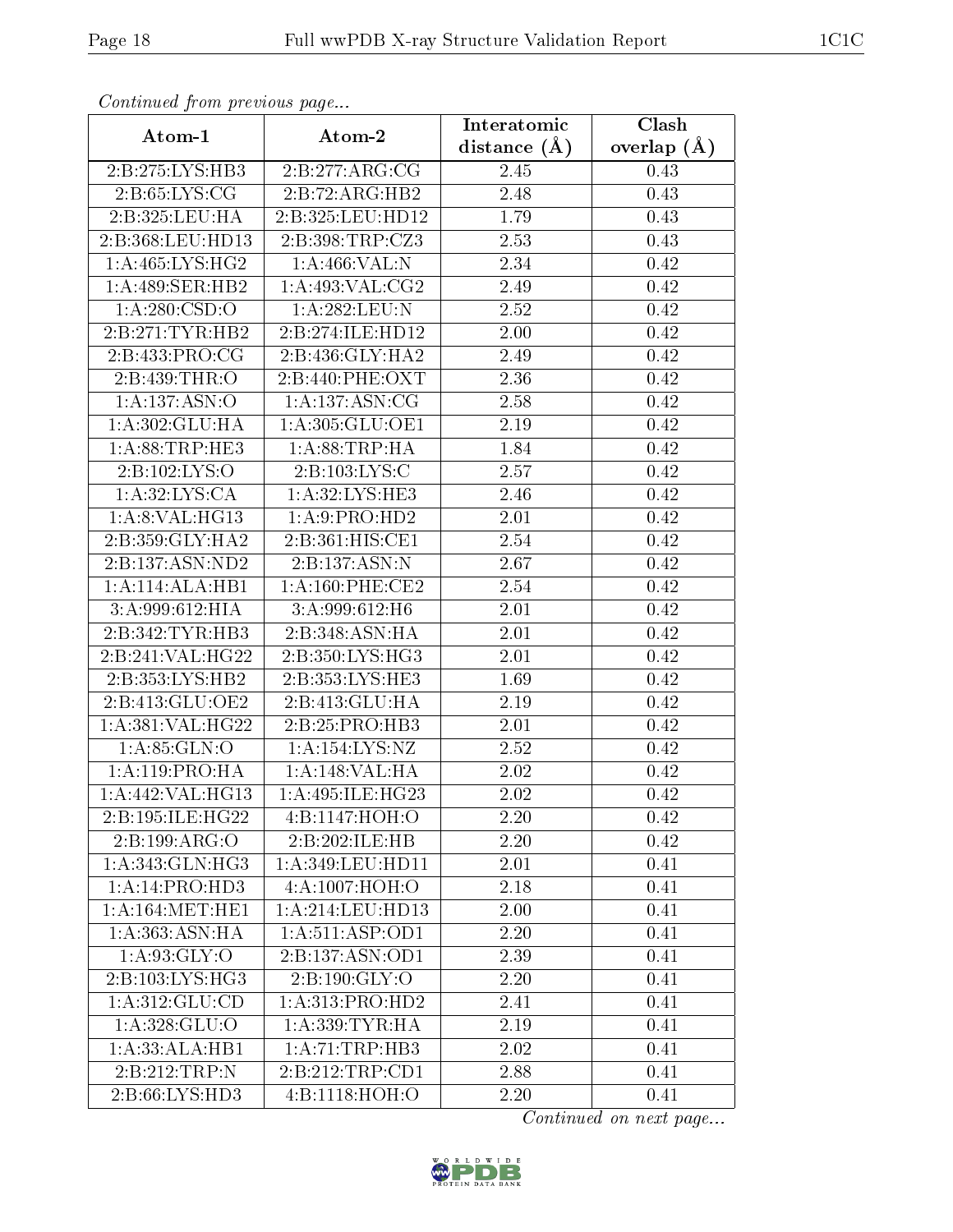| continuou pront protio de pago |                     | Interatomic       | Clash           |  |
|--------------------------------|---------------------|-------------------|-----------------|--|
| Atom-1                         | Atom-2              | distance $(A)$    | overlap $(\AA)$ |  |
| 1:A:412:PRO:O                  | 1: A: 413: GLU: C   | 2.59              | 0.41            |  |
| 1: A:228:LEU:HA                | 1:A:232:TYR:O       | 2.21              | 0.41            |  |
| 1: A:64:LYS:O                  | 1: A:64: LYS:HD2    | 2.21              | 0.41            |  |
| 2:B:396:GLU:CD                 | 2:B:396:GLU:H       | 2.24              | 0.41            |  |
| 1: A:49: LYS: HA               | 1: A:144:TYR:CD2    | 2.56              | 0.41            |  |
| 1:A:325:LEU:HD23               | 1:A:325:LEU:HA      | 1.82              | 0.41            |  |
| 1:A:104:LYS:HD2                | 1:A:192:ASP:C       | 2.40              | 0.41            |  |
| 1:A:129:ALA:HA                 | 1:A:144:TYR:O       | 2.21              | 0.41            |  |
| 1: A:205:LEU:O                 | 1: A:209:LEU:HG     | 2.20              | 0.41            |  |
| 1: A:295:LEU:HD22              | 1:A:299:ALA:HB1     | 2.02              | 0.41            |  |
| 1:A:89:GLU:O                   | 1:A:89:GLU:OE1      | 2.39              | 0.41            |  |
| 2:B:116:PHE:O                  | 2:B:148:VAL:HG11    | 2.21              | 0.41            |  |
| 2:B:195:ILE:O                  | 2:B:199:ARG:HG3     | 2.21              | 0.41            |  |
| 2:B:213:GLY:O                  | 2:B:214:LEU:HG      | $\overline{2}.19$ | 0.41            |  |
| 2:B:303:LEU:HD22               | 2:B:307:ARG:NE      | 2.35              | 0.41            |  |
| 1: A:20: LYS: HZ2              | 1:A:20:LYS:HB3      | 1.82              | 0.41            |  |
| 1:A:332:GLN:HE21               | 1:A:332:GLN:HB3     | 1.67              | 0.41            |  |
| 1: A:361: HIS: HA              | 1: A:512: GLN:O     | 2.21              | 0.41            |  |
| 2:B:209:LEU:HB3                | 2:B:214:LEU:HB2     | 2.03              | 0.41            |  |
| 2:B:51:GLY:HA3                 | 2:B:53:GLU:OE1      | 2.21              | 0.41            |  |
| 2:B:98:ALA:HA                  | 2:B:101:LYS:HZ3     | 1.86              | 0.41            |  |
| $1: A:116:$ PHE:CE1            | 1: A:146:TYR:HE1    | 2.39              | 0.40            |  |
| 1:A:72:ARG:HH11                | 1: A:72: ARG: HG3   | 1.85              | 0.40            |  |
| 1: A:28: GLU:HG3               | 1:A:29:GLU:N        | 2.35              | 0.40            |  |
| 1: A: 386: THR: HA             | 1:A:387:PRO:HD3     | 1.79              | 0.40            |  |
| 1: A: 388: LYS: HG3            | 1: A:413: GLU:OE2   | 2.21              | 0.40            |  |
| 1:A:434:ILE:HD13               | 1: A:530: LYS: HB3  | 2.03              | 0.40            |  |
| 1: A: 188: TYR: CD2            | 3:A:999:612:H2      | 2.56              | 0.40            |  |
| 1:A:111:VAL:O                  | 1:A:114:ALA:CB      | 2.69              | 0.40            |  |
| 1: A:9: PRO:HA                 | 1:A:121:ASP:OD2     | $\overline{2}.22$ | 0.40            |  |
| 1: A:50: ILE: CG2              | 1: A:145: GLN: HG2  | 2.51              | 0.40            |  |
| 2:B:308:GLU:O                  | 2:B:311:LYS:HB2     | 2.21              | 0.40            |  |
| 1: A: 135: ILE:N               | 1:A:135:ILE:HD12    | 2.36              | 0.40            |  |
| 1: A:519: ASN:O                | 1: A: 523: GLU: HG2 | 2.22              | 0.40            |  |
| 1: A: 111: VAL: HG22           | 1:A:185:ASP:O       | 2.22              | 0.40            |  |
| 1:A:377:THR:O                  | 1:A:381:VAL:HG23    | 2.21              | 0.40            |  |
| 1: A:480: GLN:C                | 1:A:480:GLN:HE21    | 2.25              | 0.40            |  |
| 1: A:93: GLY: C                | 2: B: 137: ASN: OD1 | 2.60              | 0.40            |  |

There are no symmetry-related clashes.

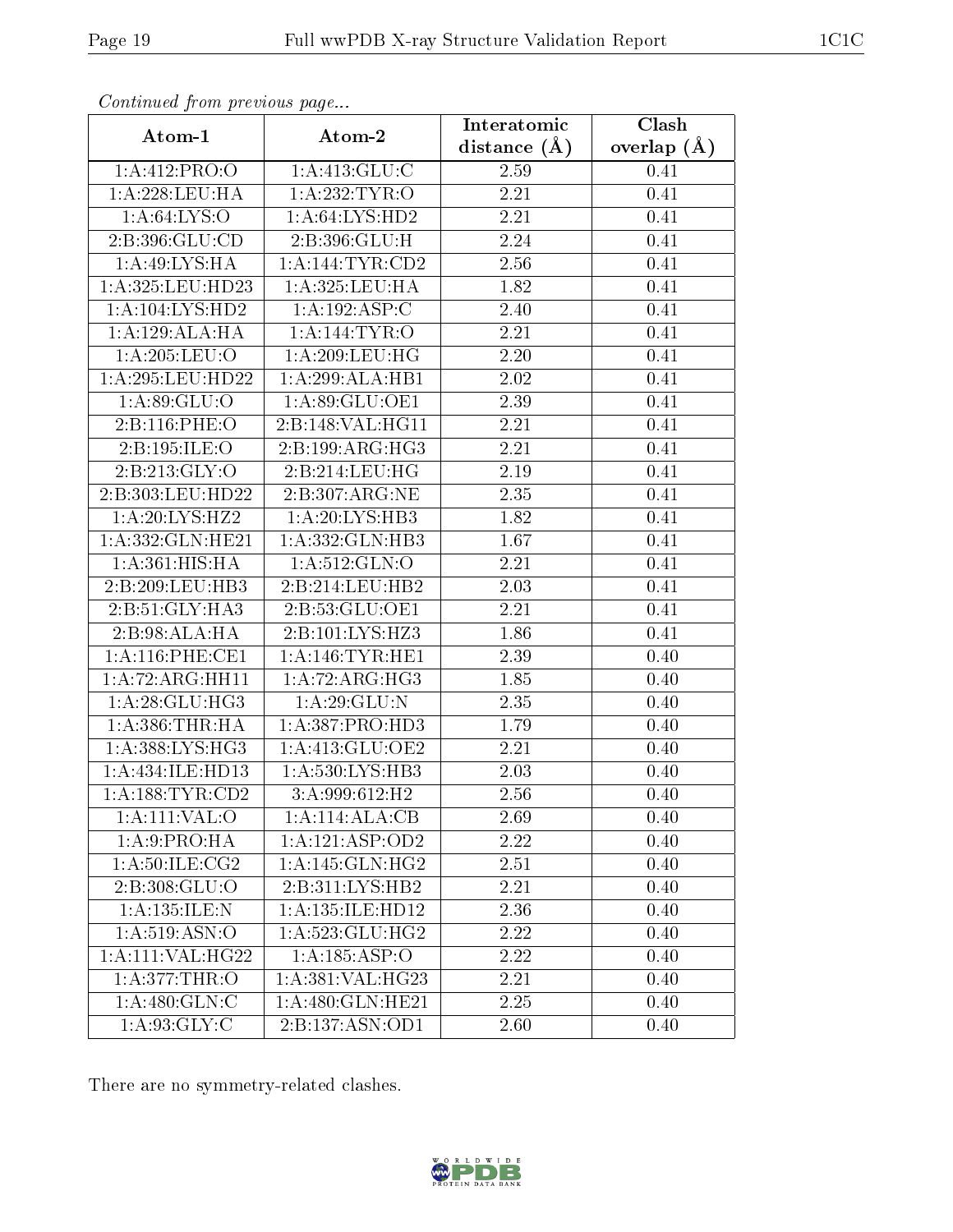## 5.3 Torsion angles (i)

#### 5.3.1 Protein backbone (i)

In the following table, the Percentiles column shows the percent Ramachandran outliers of the chain as a percentile score with respect to all X-ray entries followed by that with respect to entries of similar resolution.

The Analysed column shows the number of residues for which the backbone conformation was analysed, and the total number of residues.

| Mol | Chain | Analysed         | Favoured   Allowed   Outliers |            |           | Percentiles                  |
|-----|-------|------------------|-------------------------------|------------|-----------|------------------------------|
|     |       | $531/560$ (95%)  | 473 (89%)                     | $-42(8\%)$ | $16(3\%)$ | $\sqrt{6}$<br>$\boxed{4}$    |
|     | B     | $410/440$ (93\%) | 357(87%)                      | $45(11\%)$ | $8(2\%)$  | 12                           |
| All | All   | $941/1000(94\%)$ | 830 (88\%)                    | 87 (9\%)   | 24(3%)    | $\sqrt{8}$<br>$\overline{5}$ |

All (24) Ramachandran outliers are listed below:

| Mol            | Chain                   | Res              | $_{\rm Type}$             |
|----------------|-------------------------|------------------|---------------------------|
| $\overline{2}$ | $\overline{\mathrm{B}}$ | 193              | <b>LEU</b>                |
| $\mathbf{1}$   | $\overline{\rm A}$      | 91               | GLN                       |
| $\overline{1}$ | $\overline{A}$          | $\overline{112}$ | $\overline{\text{GLY}}$   |
| $\mathbf{1}$   | $\overline{A}$          | 113              | $\overline{\text{ASP}}$   |
| $\overline{1}$ | $\overline{A}$          | 125              | $\overline{\rm{ARG}}$     |
| $\overline{1}$ | $\overline{A}$          | 135              | <b>ILE</b>                |
| $\overline{1}$ | $\overline{A}$          | 136              | $\overline{\text{ASN}}$   |
| $\overline{1}$ | $\overline{A}$          | 137              | $\overline{\mathrm{ASN}}$ |
| $\overline{1}$ | $\overline{\rm A}$      | $\overline{217}$ | $\overline{\text{PRO}}$   |
| $\overline{1}$ | $\overline{A}$          | 356              | $\rm{ARG}$                |
| $\overline{1}$ | $\overline{A}$          | 361              | $\overline{HIS}$          |
| $\overline{2}$ | $\overline{\mathrm{B}}$ | 98               | $\overline{\rm ALA}$      |
| $\overline{2}$ | $\overline{\mathrm{B}}$ | 277              | $\overline{\rm{ARG}}$     |
| $\overline{2}$ | $\, {\bf B}$            | 358              | $\overline{\rm{ARG}}$     |
| $\overline{1}$ | $\overline{A}$          | $\overline{2}$   | $\overline{\text{ILE}}$   |
| $\overline{1}$ | $\overline{\rm A}$      | 85               | $\overline{\text{GLN}}$   |
| $\overline{2}$ | $\overline{\text{B}}$   | $\overline{103}$ | $\overline{\text{LYS}}$   |
| $\overline{2}$ | $\overline{\mathrm{B}}$ | 239              | <b>TRP</b>                |
| $\overline{1}$ | $\overline{\rm A}$      | $\overline{14}$  | $\overline{\text{PRO}}$   |
| $\overline{1}$ | $\overline{A}$          | $\overline{215}$ | <b>THR</b>                |
| $\overline{2}$ | $\overline{\mathrm{B}}$ | 282              | <b>LEU</b>                |
| $\overline{2}$ | $\overline{B}$          | 247              | PRO                       |
| $\overline{1}$ | $\overline{A}$          | 345              | $\overline{\text{PRO}}$   |
| $\mathbf{1}$   | A                       | 133              | PRO                       |

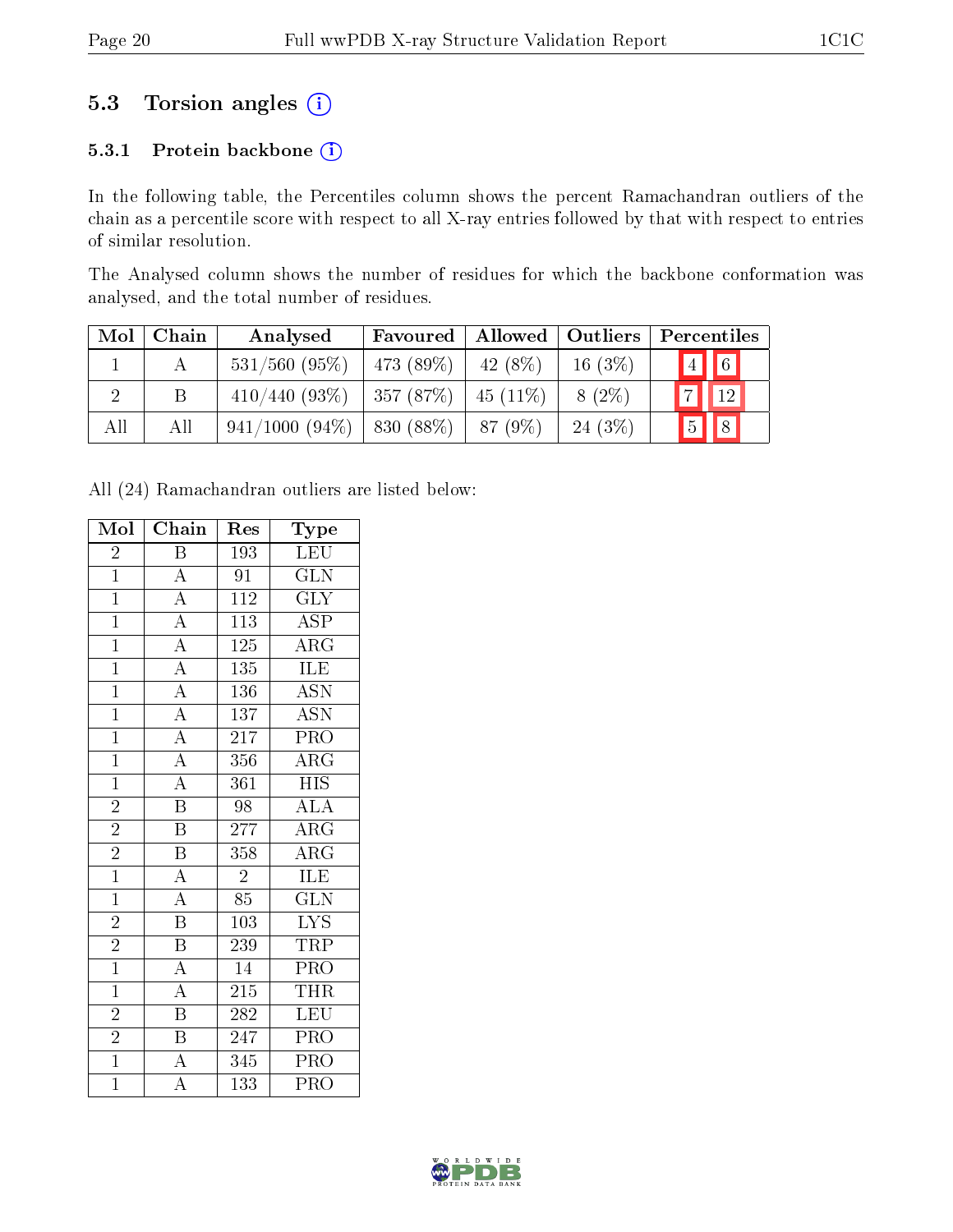#### 5.3.2 Protein sidechains (i)

In the following table, the Percentiles column shows the percent sidechain outliers of the chain as a percentile score with respect to all X-ray entries followed by that with respect to entries of similar resolution.

The Analysed column shows the number of residues for which the sidechain conformation was analysed, and the total number of residues.

| Mol | Chain | Analysed         | Rotameric   Outliers |            | Percentiles                    |
|-----|-------|------------------|----------------------|------------|--------------------------------|
|     |       | $481/499$ (96\%) | 448 (93\%)           | 33 $(7%)$  | $\sqrt{30}$<br>15 <sub>1</sub> |
|     | Β     | $377/400(94\%)$  | 357 (95%)            | $20(5\%)$  | 43<br>22                       |
| All | All   | $858/899$ (95\%) | $805(94\%)$          | 53 $(6\%)$ | 35<br>18                       |

All (53) residues with a non-rotameric sidechain are listed below:

| Mol            | Chain                               | Res              | Type                      |
|----------------|-------------------------------------|------------------|---------------------------|
| $\overline{1}$ | $\overline{\rm A}$                  | $\overline{6}$   | GLU                       |
| $\overline{1}$ | $\overline{A}$                      | $\overline{20}$  | $\overline{\text{LYS}}$   |
| $\overline{1}$ | $\overline{A}$                      | 21               | $\overline{\text{VAL}}$   |
| $\overline{1}$ | $\overline{A}$                      | 32               | $\overline{\text{LYS}}$   |
| $\overline{1}$ | $\frac{1}{A}$                       | $\overline{64}$  | $\overline{\text{LYS}}$   |
| $\overline{1}$ |                                     | $\overline{65}$  | $\overline{\text{LYS}}$   |
| $\overline{1}$ | $\frac{\overline{A}}{A}$            | $\overline{66}$  | $\overline{\text{LYS}}$   |
| $\overline{1}$ |                                     | $\overline{73}$  | $\overline{\text{LYS}}$   |
| $\overline{1}$ | $\frac{\overline{A}}{A}$            | $\overline{89}$  | $\overline{\text{GLU}}$   |
| $\overline{1}$ | $\overline{A}$                      | 94               | <b>ILE</b>                |
| $\overline{1}$ | $\frac{1}{A}$                       | $\overline{102}$ | $\overline{\text{LYS}}$   |
| $\overline{1}$ | $\frac{\overline{A}}{\overline{A}}$ | <b>109</b>       | LEU                       |
| $\overline{1}$ |                                     | 120              | LEU                       |
| $\overline{1}$ | $\overline{A}$                      | 149              | LEU                       |
| $\overline{1}$ | $\frac{\overline{A}}{\overline{A}}$ | $\overline{151}$ | $\overline{\text{GLN}}$   |
| $\overline{1}$ |                                     | $\overline{173}$ | $\overline{\text{LYS}}$   |
| $\overline{1}$ | $\frac{1}{\mathbf{A}}$              | $\overline{205}$ | LEU                       |
| $\overline{1}$ | $\overline{A}$                      | 340              | $\overline{\text{GLN}}$   |
| $\overline{1}$ | $\frac{\overline{A}}{\overline{A}}$ | $\overline{357}$ | $\overline{\text{MET}}$   |
| $\overline{1}$ |                                     | $\overline{358}$ | $\overline{\rm{ARG}}$     |
| $\overline{1}$ | $\frac{1}{A}$                       | 361              | $\overline{\mathrm{HIS}}$ |
| $\overline{1}$ | $\frac{\overline{A}}{\overline{A}}$ | 368              | LEU                       |
| $\overline{1}$ |                                     | 402              | $\overline{\text{TRP}}$   |
| $\overline{1}$ | $\overline{A}$                      | $\overline{403}$ | <b>THR</b>                |
| $\overline{1}$ | $\overline{A}$                      | 448              | $\overline{\rm{ARG}}$     |
| $\overline{1}$ | $\overline{A}$                      | $\overline{475}$ | $\overline{\text{GLN}}$   |
| $\overline{1}$ | $\overline{\rm A}$                  | 477              | <b>THR</b>                |

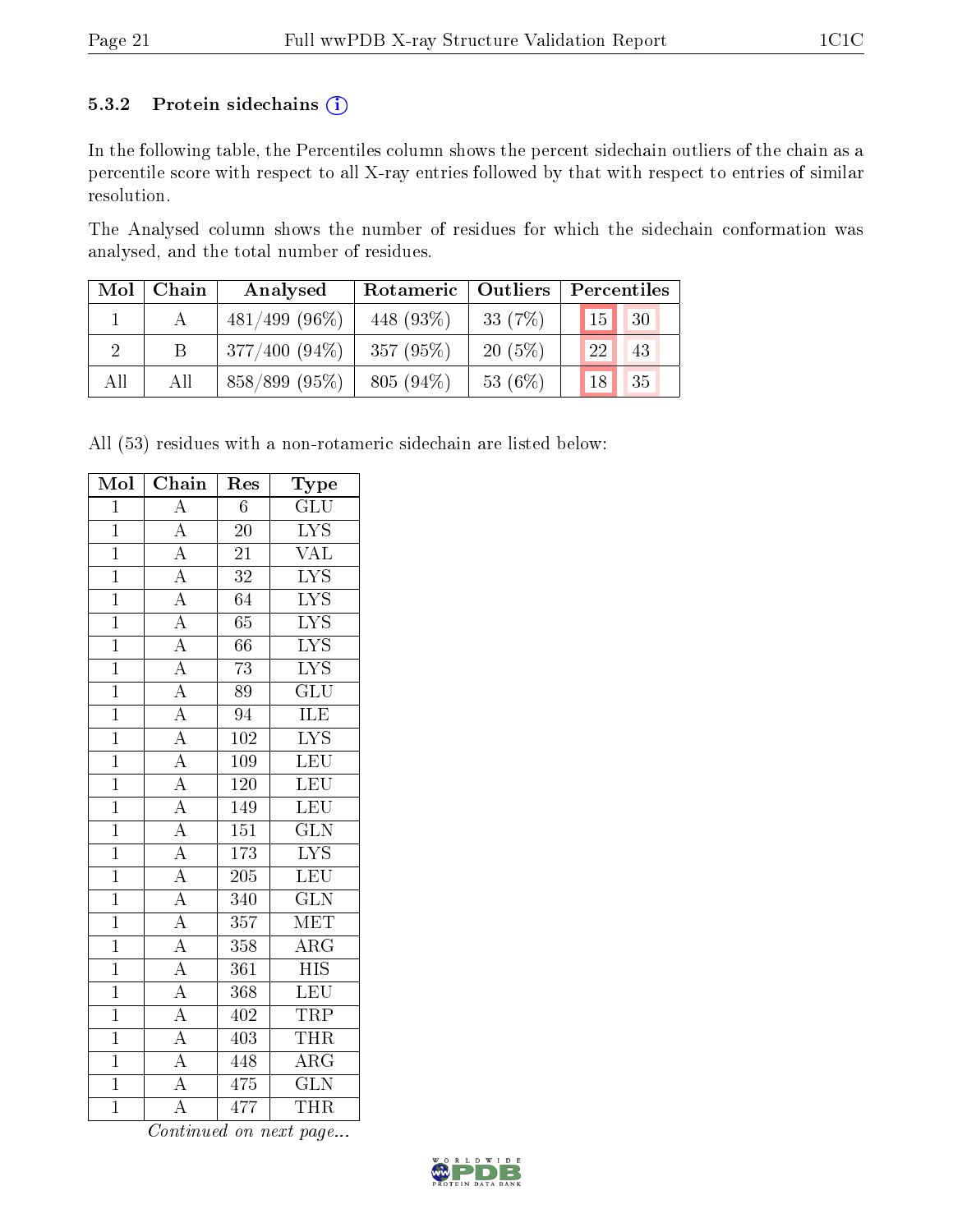| Mol            | Chain                                | Res              | Type                      |
|----------------|--------------------------------------|------------------|---------------------------|
| $\overline{1}$ | A                                    | 480              | GLN                       |
| $\overline{1}$ |                                      | 491              | <b>LEU</b>                |
| $\overline{1}$ | $\frac{\overline{A}}{\underline{A}}$ | 496              | <b>VAL</b>                |
| $\overline{1}$ | $\overline{A}$                       | 501              | $\overline{\text{TYR}}$   |
| $\overline{1}$ | $\overline{A}$                       | 514              | $\overline{\text{GLU}}$   |
| $\overline{1}$ | $\overline{A}$                       | $\overline{517}$ | LEU                       |
| $\overline{2}$ | $\overline{\mathbf{B}}$              | $\overline{5}$   | <b>ILE</b>                |
| $\overline{2}$ | $\overline{\mathrm{B}}$              | $\overline{6}$   | $\overline{\text{GLU}}$   |
| $\overline{2}$ | $\overline{\mathrm{B}}$              | 32               | $\overline{\text{LYS}}$   |
| $\overline{2}$ | $\overline{\mathrm{B}}$              | $\overline{40}$  | $\overline{\text{GLU}}$   |
| $\overline{2}$ | $\overline{\mathrm{B}}$              | 41               | $\overline{\text{MET}}$   |
| $\overline{2}$ | $\overline{\mathrm{B}}$              | $\overline{74}$  | LEU                       |
| $\overline{2}$ | $\overline{\mathbf{B}}$              | $\overline{86}$  | $\overline{\text{ASP}}$   |
| $\overline{2}$ | $\overline{\mathrm{B}}$              | 116              | $\overline{\mathrm{PHE}}$ |
| $\overline{2}$ | $\overline{\mathbf{B}}$              | 126              | $\overline{\text{LYS}}$   |
| $\overline{2}$ | $\overline{\mathrm{B}}$              | 161              | $\overline{\text{GLN}}$   |
| $\overline{2}$ | $\overline{\mathrm{B}}$              | 173              | $\overline{\mathrm{LYS}}$ |
| $\overline{2}$ | $\, {\bf B}$                         | 192              | <b>ASP</b>                |
| $\overline{2}$ | $\overline{\mathrm{B}}$              | 200              | THR                       |
| $\overline{2}$ | $\overline{\mathrm{B}}$              | 232              | <b>TYR</b>                |
| $\overline{2}$ | $\overline{\mathrm{B}}$              | 243              | $\overline{\text{PRO}}$   |
| $\overline{2}$ | $\overline{\mathrm{B}}$              | $\overline{277}$ | $\overline{\rm{ARG}}$     |
| $\overline{2}$ | $\overline{\mathbf{B}}$              | 364              | <b>ASP</b>                |
| $\overline{2}$ | $\overline{\mathrm{B}}$              | 368              | LEU                       |
| $\overline{2}$ | $\overline{\mathrm{B}}$              | 409              | THR                       |
| $\overline{2}$ | $\overline{\mathrm{B}}$              | $\overline{425}$ | $\overline{\text{LEU}}$   |

Some sidechains can be flipped to improve hydrogen bonding and reduce clashes. All (27) such sidechains are listed below:

| Mol          | Chain          | Res | Type       |
|--------------|----------------|-----|------------|
| $\mathbf{1}$ | А              | 57  | <b>ASN</b> |
| 1            | А              | 151 | <b>GLN</b> |
| 1            | А              | 161 | GLN        |
| 1            | А              | 174 | <b>GLN</b> |
| 1            | $\overline{A}$ | 242 | <b>GLN</b> |
| 1            | $\mathbf{A}$   | 255 | <b>ASN</b> |
| 1            | A              | 278 | GLN        |
| 1            | А              | 330 | <b>GLN</b> |
| 1            | А              | 332 | GLN        |
| 1            | А              | 336 | <b>GLN</b> |
| 1            | A              | 361 | HIS        |
|              |                | 475 | GLN        |

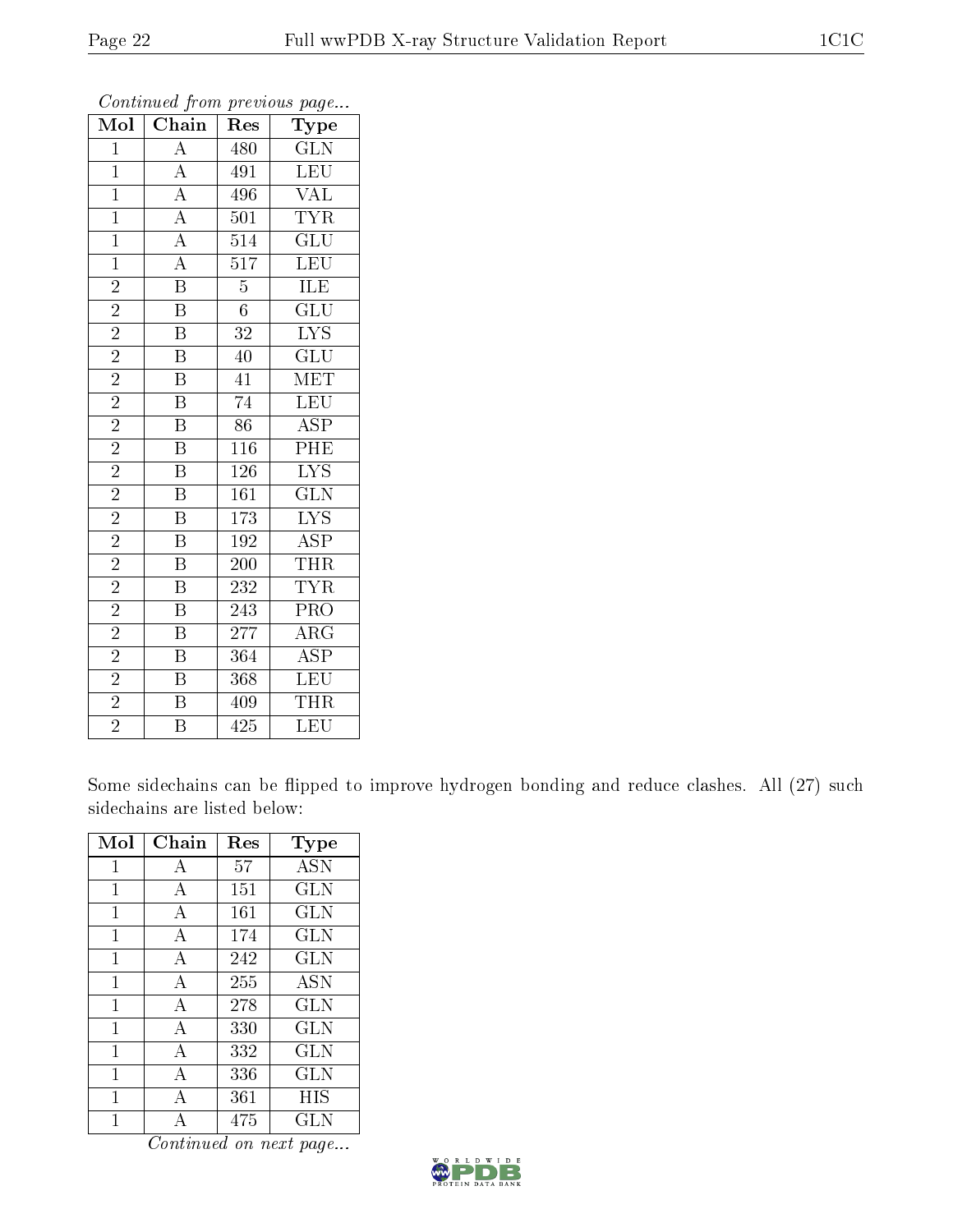| Mol            | Chain              | Res | <b>Type</b> |
|----------------|--------------------|-----|-------------|
| $\mathbf{1}$   | A                  | 480 | <b>GLN</b>  |
| $\mathbf{1}$   | $\bf{A}$           | 487 | <b>GLN</b>  |
| $\mathbf{1}$   | $\boldsymbol{A}$   | 500 | <b>GLN</b>  |
| $\mathbf{1}$   | $\bf{A}$           | 512 | <b>GLN</b>  |
| $\mathbf{1}$   | $\overline{\rm A}$ | 519 | ASN         |
| $\overline{2}$ | $\overline{B}$     | 57  | <b>ASN</b>  |
| $\overline{2}$ | B                  | 151 | <b>GLN</b>  |
| $\overline{2}$ | $\overline{B}$     | 174 | <b>GLN</b>  |
| $\overline{2}$ | B                  | 175 | ASN         |
| $\overline{2}$ | B                  | 182 | GLN         |
| $\overline{2}$ | $\overline{B}$     | 269 | <b>GLN</b>  |
| $\overline{2}$ | B                  | 278 | GLN         |
| $\overline{2}$ | B                  | 332 | GLN         |
| $\overline{2}$ | B                  | 394 | <b>GLN</b>  |
| $\overline{2}$ | В                  | 428 | GLN         |

#### $5.3.3$  RNA  $(i)$

There are no RNA molecules in this entry.

#### 5.4 Non-standard residues in protein, DNA, RNA chains (i)

1 non-standard protein/DNA/RNA residue is modelled in this entry.

In the following table, the Counts columns list the number of bonds (or angles) for which Mogul statistics could be retrieved, the number of bonds (or angles) that are observed in the model and the number of bonds (or angles) that are defined in the Chemical Component Dictionary. The Link column lists molecule types, if any, to which the group is linked. The Z score for a bond length (or angle) is the number of standard deviations the observed value is removed from the expected value. A bond length (or angle) with  $|Z| > 2$  is considered an outlier worth inspection. RMSZ is the root-mean-square of all Z scores of the bond lengths (or angles).

| Mol | Res<br>$\mid$ Chain<br>Type | ' Link |  | Bond lengths                       |      | Bond angles        |        |      |           |
|-----|-----------------------------|--------|--|------------------------------------|------|--------------------|--------|------|-----------|
|     |                             |        |  | $\frac{1}{2}$ Counts $\frac{1}{2}$ |      | RMSZ   $\# Z  > 2$ | Counts | RMSZ | $\pm  Z $ |
|     | $\mathbb{C}\mathrm{SL}$     | 280    |  | 3.7.8                              | 0.61 |                    | 1.8.10 | 5.54 | $(100\%)$ |

In the following table, the Chirals column lists the number of chiral outliers, the number of chiral centers analysed, the number of these observed in the model and the number defined in the Chemical Component Dictionary. Similar counts are reported in the Torsion and Rings columns. '-' means no outliers of that kind were identified.

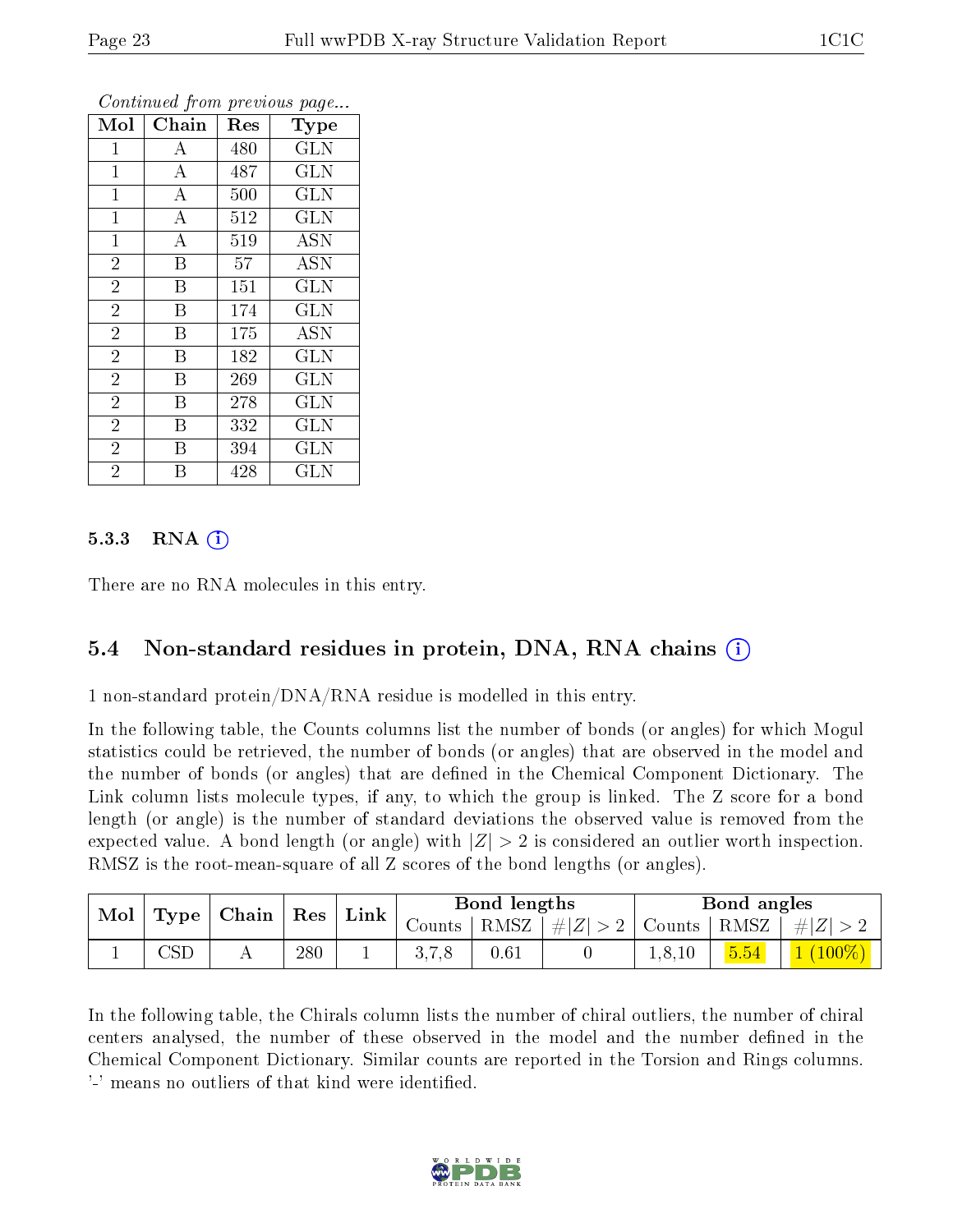|             |     |  | Mol   Type   Chain   Res   Link   Chirals   Torsions   Rings |        |
|-------------|-----|--|--------------------------------------------------------------|--------|
| $\perp$ CSD | 280 |  | $\mid$ 2/2/6/8                                               | $\sim$ |

There are no bond length outliers.

All (1) bond angle outliers are listed below:

| Mol   Chain   Res   Type |     | Atoms                                      | Observed $(^\circ)$   Ideal $(^\circ)$ |        |
|--------------------------|-----|--------------------------------------------|----------------------------------------|--------|
|                          | 280 | $\vert$ CSD $\vert$ OD1-SG-CB $\vert$ 5.54 | ' 16 09                                | 105.54 |

There are no chirality outliers.

All (2) torsion outliers are listed below:

| $\operatorname{Mol}$ | Chain | $\operatorname{Res}$ | 'Type         | Atoms          |
|----------------------|-------|----------------------|---------------|----------------|
|                      |       |                      |               | N-CA-CB-SG     |
|                      |       | 280                  | $\sim$ $(21)$ | $CA-CB-SG-OD1$ |

There are no ring outliers.

1 monomer is involved in 3 short contacts:

|  |     |       | Mol   Chain   Res   Type   Clashes   Symm-Clashes |
|--|-----|-------|---------------------------------------------------|
|  | 280 | ⊥ CSD |                                                   |

#### 5.5 Carbohydrates (i)

There are no carbohydrates in this entry.

## 5.6 Ligand geometry  $(i)$

1 ligand is modelled in this entry.

In the following table, the Counts columns list the number of bonds (or angles) for which Mogul statistics could be retrieved, the number of bonds (or angles) that are observed in the model and the number of bonds (or angles) that are dened in the Chemical Component Dictionary. The Link column lists molecule types, if any, to which the group is linked. The Z score for a bond length (or angle) is the number of standard deviations the observed value is removed from the expected value. A bond length (or angle) with  $|Z| > 2$  is considered an outlier worth inspection. RMSZ is the root-mean-square of all Z scores of the bond lengths (or angles).

| $\bf{Mol}$ | $\mid$ Type $\mid$ Chain $\mid$ Res $\mid$ |     |                     |            | Bond lengths |                    |               | Bond angles |         |
|------------|--------------------------------------------|-----|---------------------|------------|--------------|--------------------|---------------|-------------|---------|
|            |                                            |     | $^{\shortmid}$ Link | Counts     | RMSZ         | $\vert \#  Z  > 2$ | Counts   RMSZ |             | #Z      |
|            |                                            | 999 |                     | 14, 23, 23 | $1.34\,$     | $(7\%)$            | 18,31,31      | 3.90        | $(22\%$ |

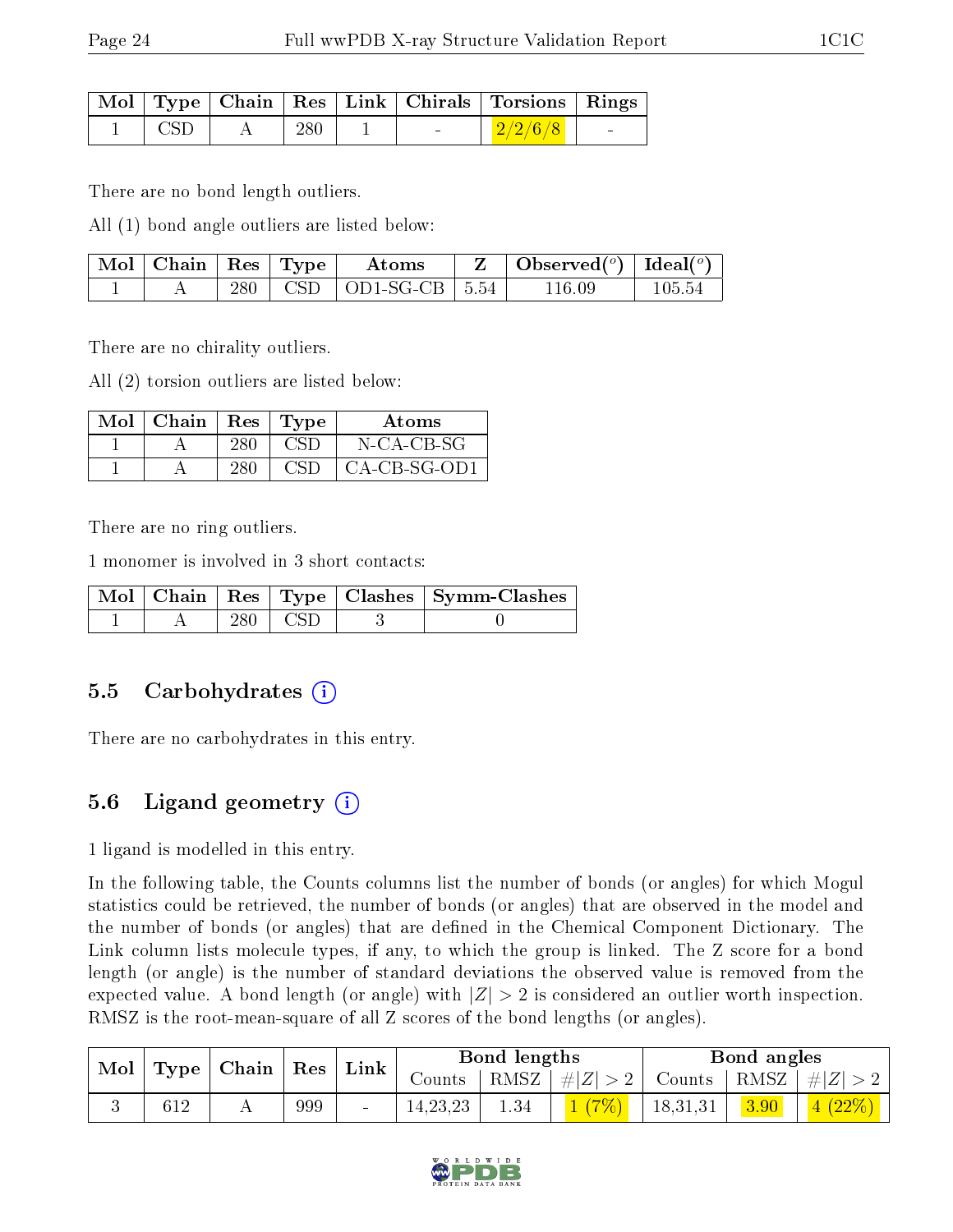In the following table, the Chirals column lists the number of chiral outliers, the number of chiral centers analysed, the number of these observed in the model and the number defined in the Chemical Component Dictionary. Similar counts are reported in the Torsion and Rings columns. '-' means no outliers of that kind were identified.

|      |     |        | $\mid$ Mol $\mid$ Type $\mid$ Chain $\mid$ Res $\mid$ Link $\mid$ Chirals $\mid$ Torsions | $\mathbf{Rings}$ |
|------|-----|--------|-------------------------------------------------------------------------------------------|------------------|
| -612 | 999 | $\sim$ | $\frac{2}{10/20/20}$   0/2/2/2                                                            |                  |

All (1) bond length outliers are listed below:

|  |  |                            | $\mid$ Mol $\mid$ Chain $\mid$ Res $\mid$ Type $\mid$ Atoms $\mid$ Z $\mid$ Observed(Å) $\mid$ Ideal(Å) $\mid$ |  |
|--|--|----------------------------|----------------------------------------------------------------------------------------------------------------|--|
|  |  | 999   612   C11-N10   4.11 | 1.40                                                                                                           |  |

All (4) bond angle outliers are listed below:

| Mol | Chain | Res | Type | Atoms                                            |         | Observed $(°)$ | Ideal $(°)$ |
|-----|-------|-----|------|--------------------------------------------------|---------|----------------|-------------|
|     |       | 999 | -612 | $C11-N10-C9$                                     | 13.23   | 126.31         | 115 14      |
|     |       | 999 | 612  | $C12-C11-N10$                                    | $-6.64$ | 115.93         | 126.22      |
|     |       | 999 | 612  | C <sub>11</sub> -C <sub>12</sub> -C <sub>7</sub> | 5.74    | 119.62         | 114.18      |
|     |       | 999 | 612  | C <sub>12</sub> -C <sub>7</sub> -S               | 3.78    | 121 12         | 118 18      |

There are no chirality outliers.

All (2) torsion outliers are listed below:

| Mol | Chain | Res | Type | Atoms       |
|-----|-------|-----|------|-------------|
|     |       | 999 | 612  | N8-C7-S-C1  |
|     |       | 999 | 612  | N8-CA-OB-CC |

There are no ring outliers.

1 monomer is involved in 4 short contacts:

|  |               | $\mid$ Mol $\mid$ Chain $\mid$ Res $\mid$ Type $\mid$ Clashes $\mid$ Symm-Clashes $\mid$ |
|--|---------------|------------------------------------------------------------------------------------------|
|  | $999 \pm 612$ |                                                                                          |

The following is a two-dimensional graphical depiction of Mogul quality analysis of bond lengths, bond angles, torsion angles, and ring geometry for all instances of the Ligand of Interest. In addition, ligands with molecular weight > 250 and outliers as shown on the validation Tables will also be included. For torsion angles, if less then 5% of the Mogul distribution of torsion angles is within 10 degrees of the torsion angle in question, then that torsion angle is considered an outlier. Any bond that is central to one or more torsion angles identified as an outlier by Mogul will be highlighted in the graph. For rings, the root-mean-square deviation (RMSD) between the ring in question and similar rings identified by Mogul is calculated over all ring torsion angles. If the average RMSD is greater than 60 degrees and the minimal RMSD between the ring in question and

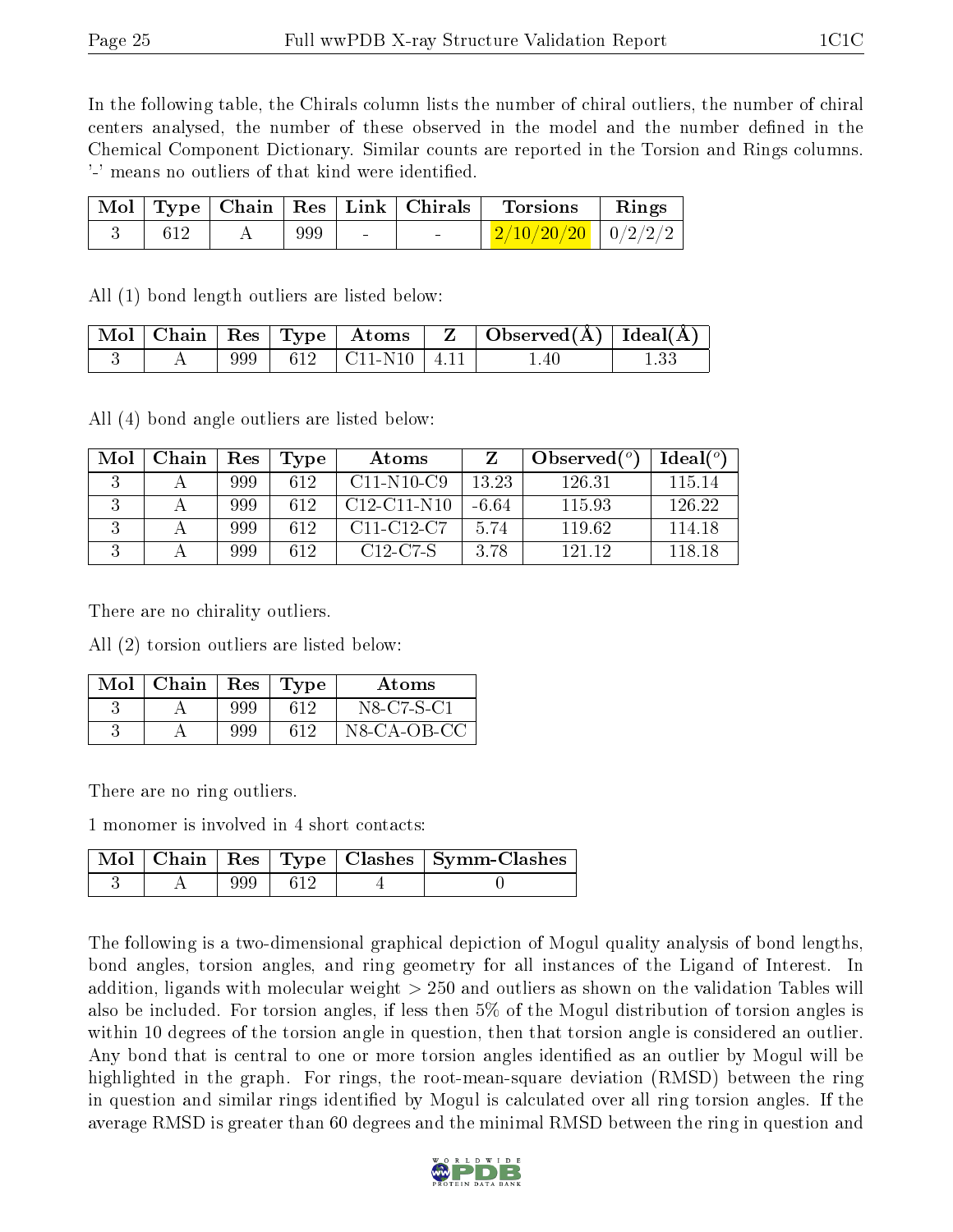any Mogul-identified rings is also greater than 60 degrees, then that ring is considered an outlier. The outliers are highlighted in purple. The color gray indicates Mogul did not find sufficient equivalents in the CSD to analyse the geometry.



#### 5.7 [O](https://www.wwpdb.org/validation/2017/XrayValidationReportHelp#nonstandard_residues_and_ligands)ther polymers  $(i)$

There are no such residues in this entry.

#### 5.8 Polymer linkage issues  $(i)$

The following chains have linkage breaks:

|  | Mol   Chain   Number of breaks |
|--|--------------------------------|
|  |                                |

All chain breaks are listed below:

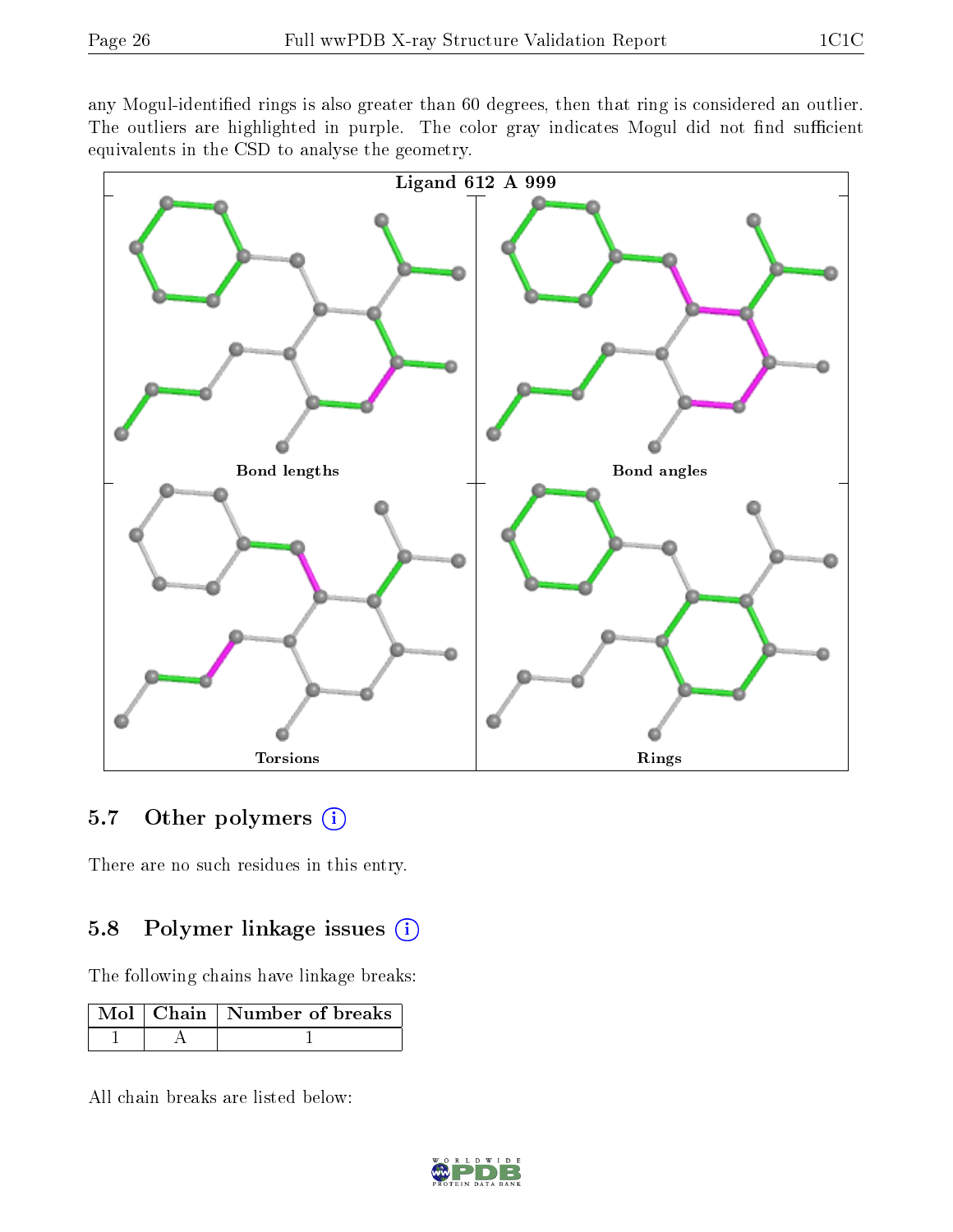|  |         |         | Model   Chain   Residue-1   Atom-1   Residue-2   Atom-2   Distance $(A)$ |
|--|---------|---------|--------------------------------------------------------------------------|
|  | 280.CST | 281 LYS |                                                                          |

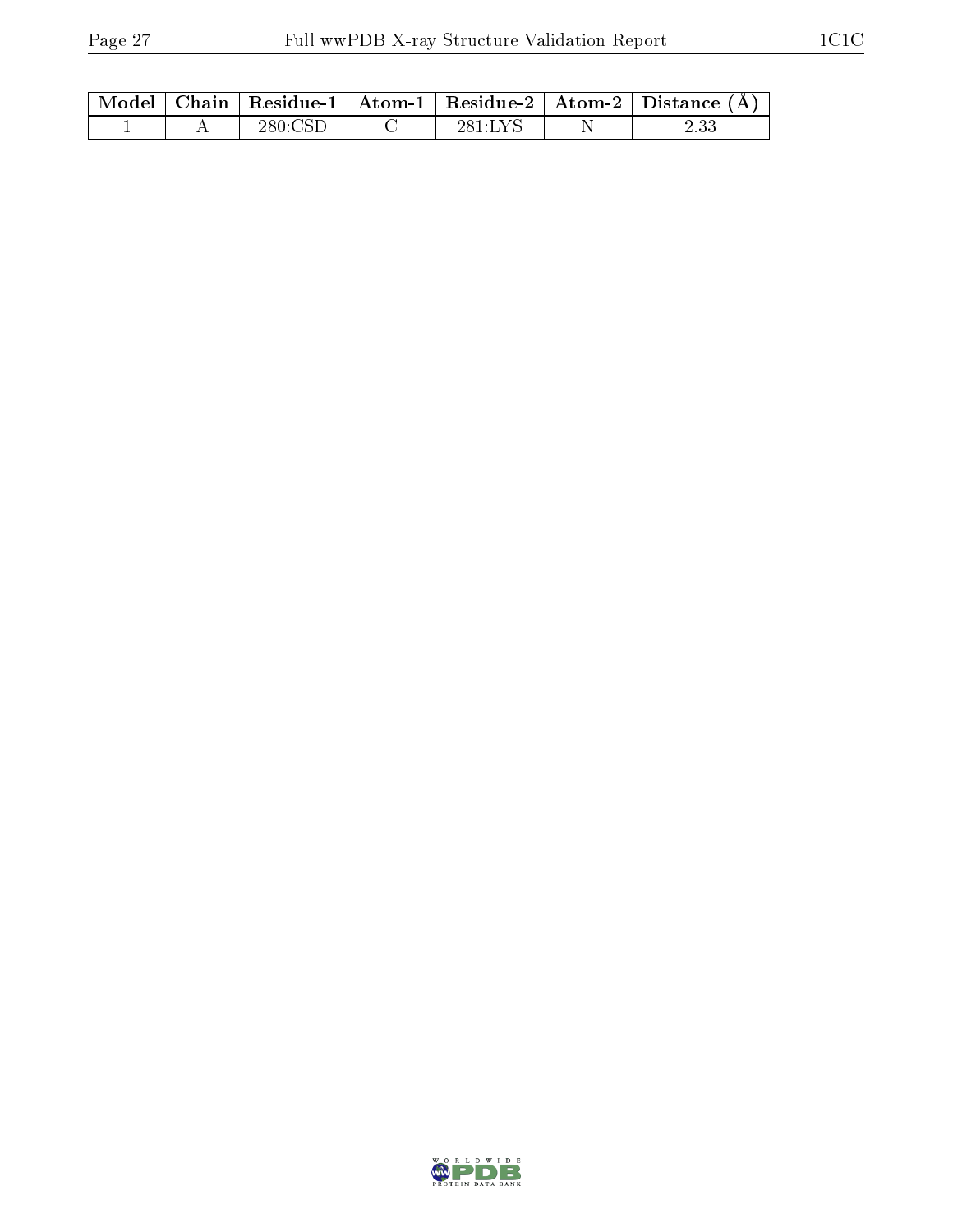# 6 Fit of model and data  $(i)$

## 6.1 Protein, DNA and RNA chains  $(i)$

In the following table, the column labelled  $#RSRZ> 2'$  contains the number (and percentage) of RSRZ outliers, followed by percent RSRZ outliers for the chain as percentile scores relative to all X-ray entries and entries of similar resolution. The OWAB column contains the minimum, median,  $95<sup>th</sup>$  percentile and maximum values of the occupancy-weighted average B-factor per residue. The column labelled ' $Q< 0.9$ ' lists the number of (and percentage) of residues with an average occupancy less than 0.9.

| Mol            | Chain | Analysed         | ${ <\hspace{-1.5pt}{\mathrm{RSRZ}} \hspace{-1.5pt}>}$ | $\#\text{RSRZ}{>}2$      | $OWAB(A^2)$     | $\mathrm{Q}{<}0.9$ |
|----------------|-------|------------------|-------------------------------------------------------|--------------------------|-----------------|--------------------|
|                |       | $536/560$ (95%)  | $-0.01$                                               | $20(3\%)$ 41<br>45       | 9, 42, 85, 120  |                    |
| $\overline{2}$ |       | $416/440 (94\%)$ | 0.19                                                  | 26 <br> 25 <br>$23(5\%)$ | 13, 44, 94, 126 |                    |
| All            | All   | 952/1000 (95%)   | 0.08                                                  | 43 $(4\%)$ 33<br>36      | 9, 43, 90, 126  |                    |

All (43) RSRZ outliers are listed below:

| Mol            | Chain                   | Res              | $_{\rm Type}$           | $\rm RSRZ$       |
|----------------|-------------------------|------------------|-------------------------|------------------|
| $\mathbf{1}$   | A                       | $\mathbf{1}$     | <b>PRO</b>              | 7.8              |
| $\overline{2}$ | B                       | 232              | <b>TYR</b>              | 6.9              |
| $\overline{2}$ | $\overline{\mathbf{B}}$ | $\overline{67}$  | $\overline{\text{ASP}}$ | 6.8              |
| $\overline{2}$ | $\boldsymbol{B}$        | 213              | <b>GLY</b>              | 6.4              |
| $\overline{1}$ | $\overline{\rm A}$      | 69               | <b>THR</b>              | $\overline{5.5}$ |
| $\overline{2}$ | $\boldsymbol{B}$        | 65               | LYS                     | 4.8              |
| $\overline{1}$ | $\overline{\rm A}$      | 115              | <b>TYR</b>              | $4.\overline{7}$ |
| $\overline{2}$ | $\overline{\mathrm{B}}$ | 104              | <b>LYS</b>              | 4.6              |
| $\overline{1}$ | $\overline{\rm A}$      | 448              | $\rm{ARG}$              | 4.6              |
| $\overline{2}$ | $\overline{\mathrm{B}}$ | 439              | <b>THR</b>              | 4.4              |
| $\overline{2}$ | $\overline{\mathbf{B}}$ | 68               | <b>SER</b>              | 3.8              |
| $\overline{2}$ | $\overline{\mathrm{B}}$ | 66               | $\overline{\text{LYS}}$ | $\overline{3.8}$ |
| $\overline{1}$ | $\overline{\rm A}$      | 116              | PHE                     | 3.7              |
| $\overline{2}$ | $\overline{\mathrm{B}}$ | 94               | ILE                     | $3.6\,$          |
| $\overline{1}$ | $\overline{\rm A}$      | 358              | $\overline{\rm{ARG}}$   | $\overline{3.5}$ |
| $\overline{1}$ | $\overline{\rm A}$      | $92\overline{)}$ | <b>LEU</b>              | 3.5              |
| $\overline{2}$ | $\overline{\mathrm{B}}$ | $\overline{69}$  | THR                     | $\overline{3.4}$ |
| $\overline{2}$ | $\boldsymbol{B}$        | 435              | <b>VAL</b>              | $\overline{3.4}$ |
| $\overline{2}$ | $\overline{\mathrm{B}}$ | 195              | ILE                     | $\overline{3.2}$ |
| $\overline{2}$ | $\overline{B}$          | 434              | ILE                     | 3.2              |
| $\overline{2}$ | $\boldsymbol{B}$        | 440              | PHE                     | $\overline{3.2}$ |
| $\overline{1}$ | А                       | 71               | TRP                     | $\overline{3.1}$ |
| $\mathbf{1}$   | $\boldsymbol{A}$        | 66               | <b>LYS</b>              | $3.0\,$          |
| $\mathbf{1}$   | $\overline{\rm A}$      | 90               | VAL                     | $2.9\,$          |

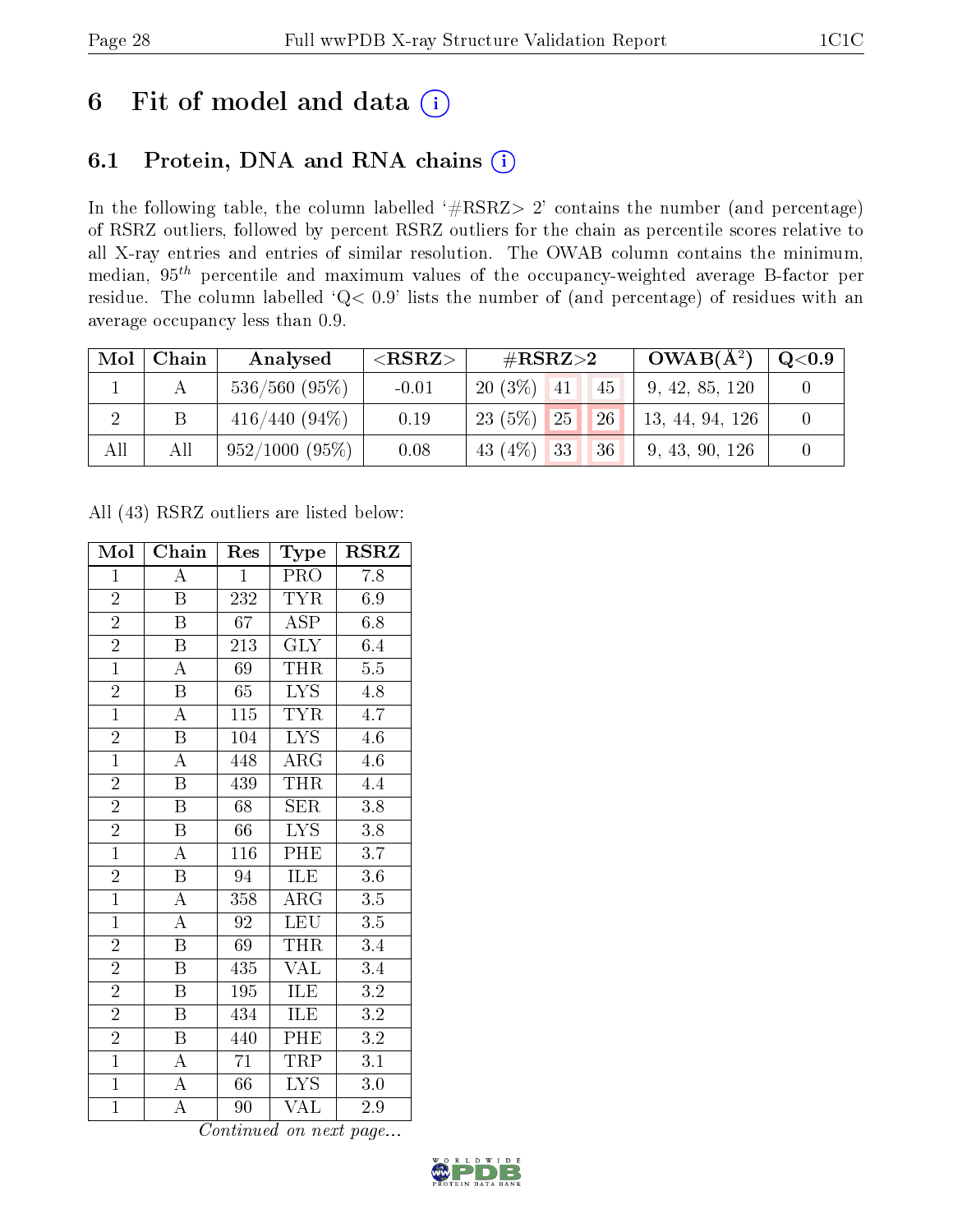| Mol            | Chain                   | Res            | Type       | <b>RSRZ</b>      |
|----------------|-------------------------|----------------|------------|------------------|
| $\overline{2}$ | B                       | 116            | PHE        | 2.8              |
| $\overline{1}$ | $\boldsymbol{A}$        | 64             | <b>LYS</b> | 2.7              |
| $\overline{2}$ | B                       | 284            | $\rm{ARG}$ | 2.6              |
| $\mathbf{1}$   | A                       | 245            | <b>VAL</b> | 2.6              |
| $\mathbf{1}$   | A                       | 24             | TRP        | 2.4              |
| $\overline{2}$ | B                       | 88             | TRP        | 2.4              |
| $\mathbf{1}$   | $\boldsymbol{A}$        | 65             | <b>LYS</b> | 2.4              |
| $\mathbf{1}$   | $\overline{\rm A}$      | 43             | <b>LYS</b> | 2.4              |
| $\overline{2}$ | B                       | 174            | GLN        | 2.3              |
| $\mathbf{1}$   | A                       | $\overline{2}$ | ILE        | 2.3              |
| $\overline{2}$ | B                       | $\overline{5}$ | ILE        | 2.2              |
| $\overline{2}$ | B                       | 70             | <b>LYS</b> | $2.\overline{2}$ |
| $\mathbf{1}$   | А                       | 221            | HIS        | 2.2              |
| $\mathbf{1}$   | A                       | 139            | THR        | 2.2              |
| $\overline{2}$ | $\overline{\mathrm{B}}$ | 437            | ALA        | 2.1              |
| $\mathbf{1}$   | A                       | 136            | <b>ASN</b> | 2.1              |
| $\mathbf{1}$   | A                       | 357            | MET        | 2.1              |
| $\overline{2}$ | B                       | 240            | THR        | 2.0              |
| $\overline{2}$ | B                       | 431            | <b>LYS</b> | 2.0              |

## 6.2 Non-standard residues in protein, DNA, RNA chains  $(i)$

In the following table, the Atoms column lists the number of modelled atoms in the group and the number defined in the chemical component dictionary. The B-factors column lists the minimum, median,  $95<sup>th</sup>$  percentile and maximum values of B factors of atoms in the group. The column labelled  $Q< 0.9$ ' lists the number of atoms with occupancy less than 0.9.

|            |     |     |      |                                                               | $\boxed{\text{ Mol}}$ Type   Chain   Res   Atoms   RSCC   RSR   B-factors( $\AA^2$ )   Q<0.9 |  |
|------------|-----|-----|------|---------------------------------------------------------------|----------------------------------------------------------------------------------------------|--|
| <b>CSD</b> | 280 | 8/9 | 0.95 | $\begin{array}{ c c c c c } \hline 0.13 & \hline \end{array}$ | 13,26,47,48                                                                                  |  |

#### 6.3 Carbohydrates (i)

There are no carbohydrates in this entry.

## 6.4 Ligands  $(i)$

In the following table, the Atoms column lists the number of modelled atoms in the group and the number defined in the chemical component dictionary. The B-factors column lists the minimum, median,  $95<sup>th</sup>$  percentile and maximum values of B factors of atoms in the group. The column labelled  $Q < 0.9$ ' lists the number of atoms with occupancy less than 0.9.